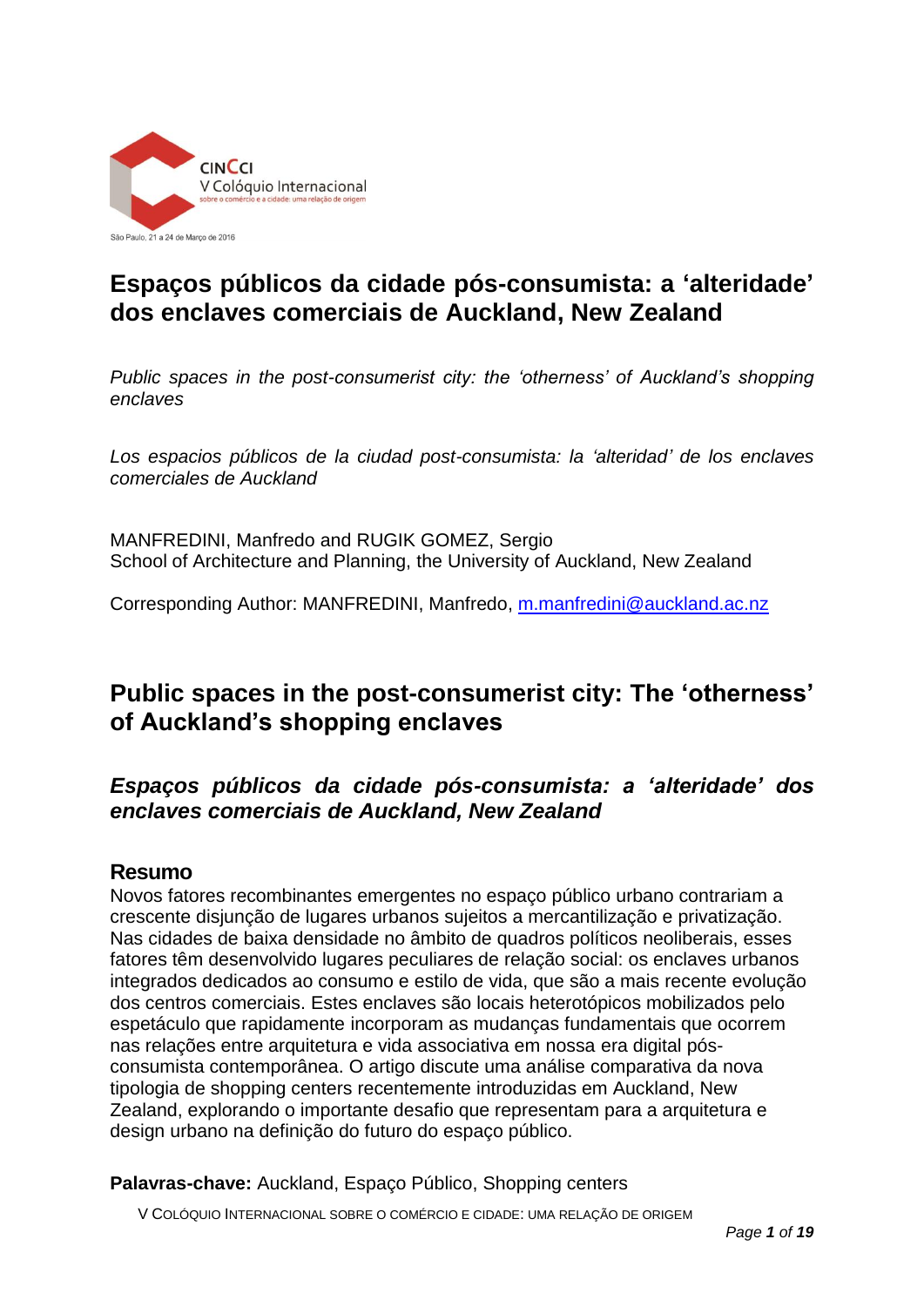## *Public spaces in the post-consumerist city: the 'otherness' of Auckland's shopping enclaves*

#### *Abstract*

*New recombinant factors emerging in urban public space counteract the increasing disjunction of urban places subject to commodification and privatisation. In low density cities within neoliberal political frameworks, these factors have developed peculiar places of social relationship: the integrated urban enclosures devoted to lifestyle consumption that are the latest evolution of shopping centres. These enclosures are heterotopic places mobilised by spectacle that quickly subsume the fundamental changes occurring in the relations between architecture and associative life in our contemporary post-consumerist, digital era. The paper discusses a comparative analysis of the new mall typology recently introduced into Auckland, exploring the important challenge they pose to architecture and urban design in defining the future of public space.*

*Keywords: Auckland, Public space, Shopping centres.* 

## *Los espacios públicos de la ciudad post-consumista: la 'alteridad' de los enclaves comerciales de Auckland*

#### *Resumen*

*Nuevos factores recombinantes emergentes en el espacio público urbano contrastan la creciente desconexión de los lugares urbanos sujetos a la mercantilización y la privatización. En las ciudades de baja densidad dentro de los marcos políticos neoliberales, estos factores han desarrollado lugares peculiares de relación social: estos son enclaves urbanos integrados dedicados al consumo y estilo de vida, que son la última evolución de los centros comerciales. Estos recintos son lugares heterópicos movilizados por espectáculo que incorporan rápidamente los cambios fundamentales que ocurren en las relaciones entre la arquitectura y la vida asociada en nuestro momento contemporáneo post-consumista, la era digital. El artículo discute un análisis comparativo de la nueva tipología de centros comerciales recientemente introducidos en Auckland, Nueva Zelandia, explorando el importante desafío que suponen para la arquitectura y el diseño urbano en la definición del futuro del espacio público.*

*Palabras clave: Auckland, espacio público, centros comerciales*

## **1. Introduction**

Shopping centres emerge in our cities as hegemonic social places, prodigiously magnifying the characteristics of the "worlds in miniature" that Walter Benjamin found in the Parisian arcades of the nineteenth century (Benjamin, 2002 [1935]: 3; Böhme, 2012). The recent spatial metamorphosis of that introversion of 'worlds' is at the centre of this study, and is elaborated through the theories, concepts and notions of scholars engaged with its agency in the contemporary transition of urban public space. Its exploration focuses on the transformations of the physical, social, and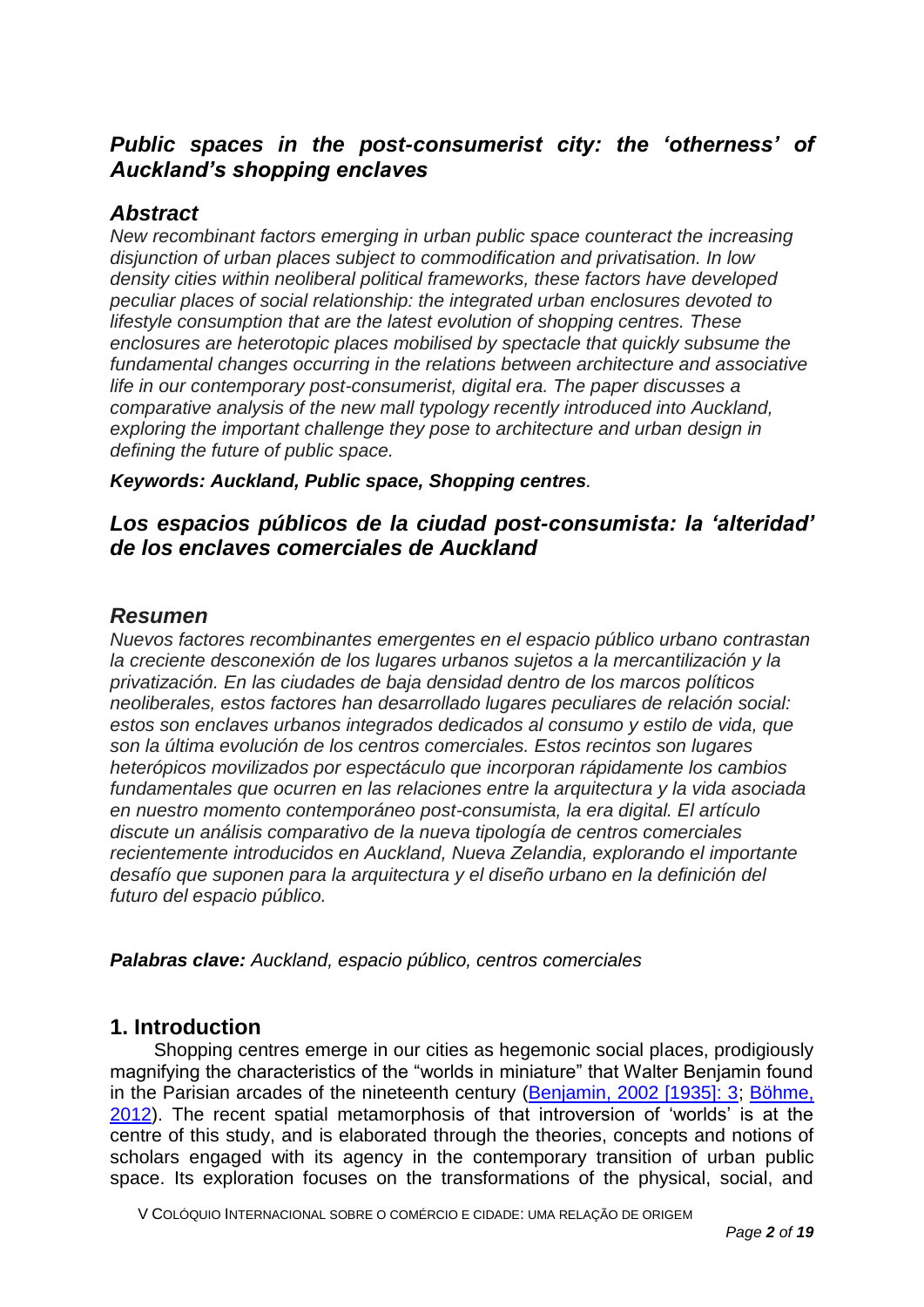psychological spatialities our post-industrial cities, examining the relationships between architecture and the new forms of consumption emerging in the main centres of shopping, entertainment and socialisation in the suburban space of Auckland. Particularly important for its discussion is the notion of 'urban otherness,' as originally developed by Michel Foucault the concept of "heterotopia" – the place where the ordinary meets the extraordinary in conditions of simultaneity, juxtaposition, ambivalence and dispersion (Foucault, 2008: 21) – and further elaborated by Graham Shane – with the description of heterotopia's constitutive role in the contemporary city's system of enclaves and armatures (Shane, 2005) – and Dehaene and De Cauter – with the reconceptualization of the heterotopic device as disentangling instrument to understand the "equally treacherous and fertile condition" of the public space of our "post-civil society" (Dehaene & De Cauter, 2008). Further key references framing our theoretical interpretation of this phenomenon are: the concept of "postmodern hyperspace," as developed by Fredric Jameson to describe the dramatic territorial mutations created by the disjunction of body and built environment (Jameson, 1984); the elaborations on the "paradox of isolation" and the critique of spatial publicness and over-determination as central characters of the contemporary urbanity, as proposed by Sharon Zukin and Richard Sennett (Sennett, 1977; Zukin, 2010); and the recent descriptions of post-consumerist society and interpretations of related emerging practices (El Hedhli, Chebat, & Sirgy, 2013; Miles, 2010; Ritzer, 2013). Overall, the attempt here is to describe the idiosyncratic formal and semantic aspects that are emerging in the new "public" places of the metropolitan centres of Auckland, the largest New Zealand city. Their discussion is based on the results of an empirical investigation of spatial elements that deserves particular attention given the recent changes in the technological framework, with specific focus on the growing digital realm.

The hypothesis articulated here is that we are witnessing a deep change in the conceived (i.e. planned, implemented and managed), practiced (i.e. used on the daily basis) and described (i.e. emerging from direct interpretation) geographies of the urban public space as a consequence of the process of continuous deretorrialisations and re-territorialisations that occurs in places with the most intense coaction of highly activated physical and digital spatialities – the shopping enclaves of our post-consumerist era. To validate this hypothesis we searched for evidence of the correlation between concurrent intensification of spatio-digital conditions (in agencies of both deterritorialisation and reterritorialisation) and amplification of identity conferring spatial representations, both quantitative and qualitative related to the emerging spatial references in collective image of the city. Accordingly, we sought correlations between three phenomena: (1) the contribution of shopping enclaves to urban fragmentation and the consequent physical and social disembedding of urban territories (Giddens, 1991), dissipating the linkages fundamental to shape place and diversity.<sup>1</sup> (2) The introversion of public space operated by shopping enclaves through a powerful set of agencies of social and cultural recontextualising, introducing heterotopic devices to 'reembed' both functionally and cognitively consumers' spatial experience. (An example of this phenomenon is the production of scripted spaces, where finely orchestrated physical,

<sup>1</sup> Multiple kinds of boundaries make the relation between isolation and penetrability of those places particularly critical, as Foucault described in one of his principles: "everybody can enter into those heterotopian emplacements, but in fact it is only an illusion: one believes to have entered and, by the very fact of entering, one is excluded (Foucault, 2008: 21) .

V COLÓQUIO INTERNACIONAL SOBRE O COMÉRCIO E CIDADE: UMA RELAÇÃO DE ORIGEM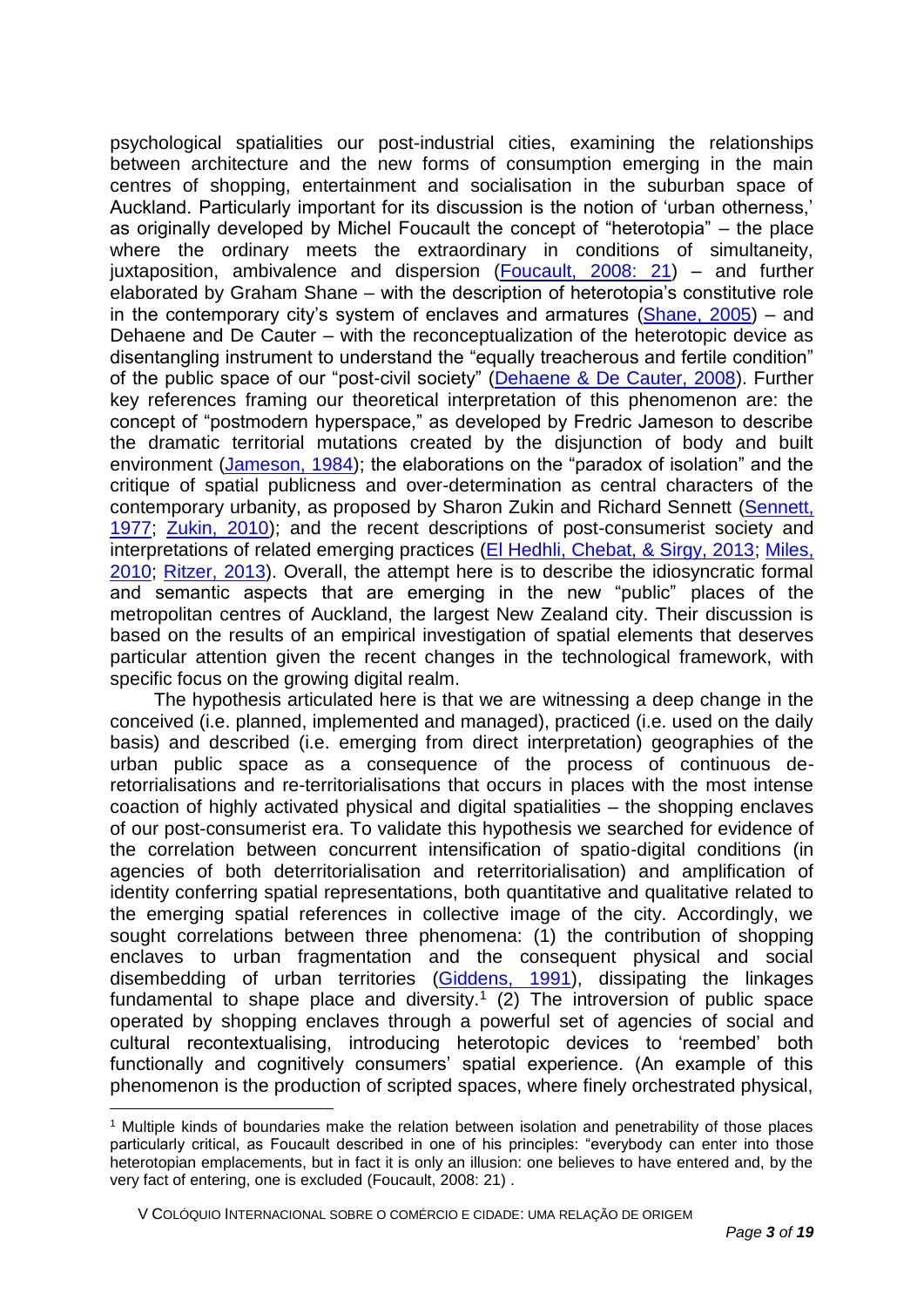social and digital infrastructures seamlessly merge the actual – the provision of places for interaction – with the simulated – the provision of themed environments evocative of communitarian life – to engage users with the construction of personal and collective routines and narratives (Bryman, 2004: 15-56)). (3) Shopping enclaves support the emergence of new references in the collective urban geographies, providing sets for relevant transfigurations of the perceived city that reflects the fundamental semantic turn of the post-consumerist notion of public space.

Through the analysis of the spatial conditions of these enclaves and their social and physical context, heterotopic attributes (functional, experiential and semantic), and new social practices of interaction, this study explores how key urban public spaces are becoming increasingly introverted, externally disconnected, yet somehow integrated environmentally, socially and culturally. It examines the city of Auckland as it represents a relevant case study due to its peculiar socio-economic, cultural and environmental conditions: it is a city top-ranked for liveability and mobile digital technology usage, with a social life polarised in few centres often dominated by large format retail, and with a very active retail sector that includes one of the world's leading shopping mall operators. The study of these places, ultimately, intends to provide evidence of the ways these centres produce new forms of re-identification that recombine their constitutive loss of authenticity  $(Zukin, 1995, 2010)$  by being continuously re-scripted, by the organisations controlling their combinatory logics (i.e. mall operators), and re-written by the public of interpreting participants (i.e. the new consumers). The attempt is made here to use methods and tools of spatial analysis to assess their introversion and disconnection, as well as their unconstrainedness and hyper-connectivity granted by modern infrastructures – particularly in relation to the digital public sphere and the pervasion of information technology. This interrelation between the physical and the digital spatialities of the malls is also interpreted considering the profound changes in the retail sector that have recently given primacy to the emotions and experiences of citizens and consumers not only in the conception and management of shopping enclaves but of entire cities (Richards & Palmer, 2012; Rigby, 2011).

## **2. The experiential turn in the conception of spatial enclosures for shopping: experience as commodity and normalisation of spectacle**

The current post-consumerist age has been described as a global phenomenon that brings substantial changes to shopping patterns and deeply transforms people's behaviour in their broader private and public social, cultural, and recreational lives (EI Hedhli et al., 2013; Ritzer, Dean, & Jurgenson, 2012). One of the most important factors in its evolution is the advancement of the technological framework and, in particular, the digital infrastructure that has recently pervaded our environments and has led to the saturation of our mediated communication capacity (Kang & Cuff, 2005; Soukup, 2012).

The intensification of people's remote communication practices has also contributed to the urban segmentation supported by the modern development of mobility infrastructures, exacerbating the disembedment provided by the modern shopping mall type – the enclosed retail environments that Kim Dovey has referred to as "reversed worlds" (Dovey, 1999: 123-138). The recent development of these 'heterotopic reversions' has been achieved through conflation of spaces, activities and institutions, which has led to the production of extremely large, integrated and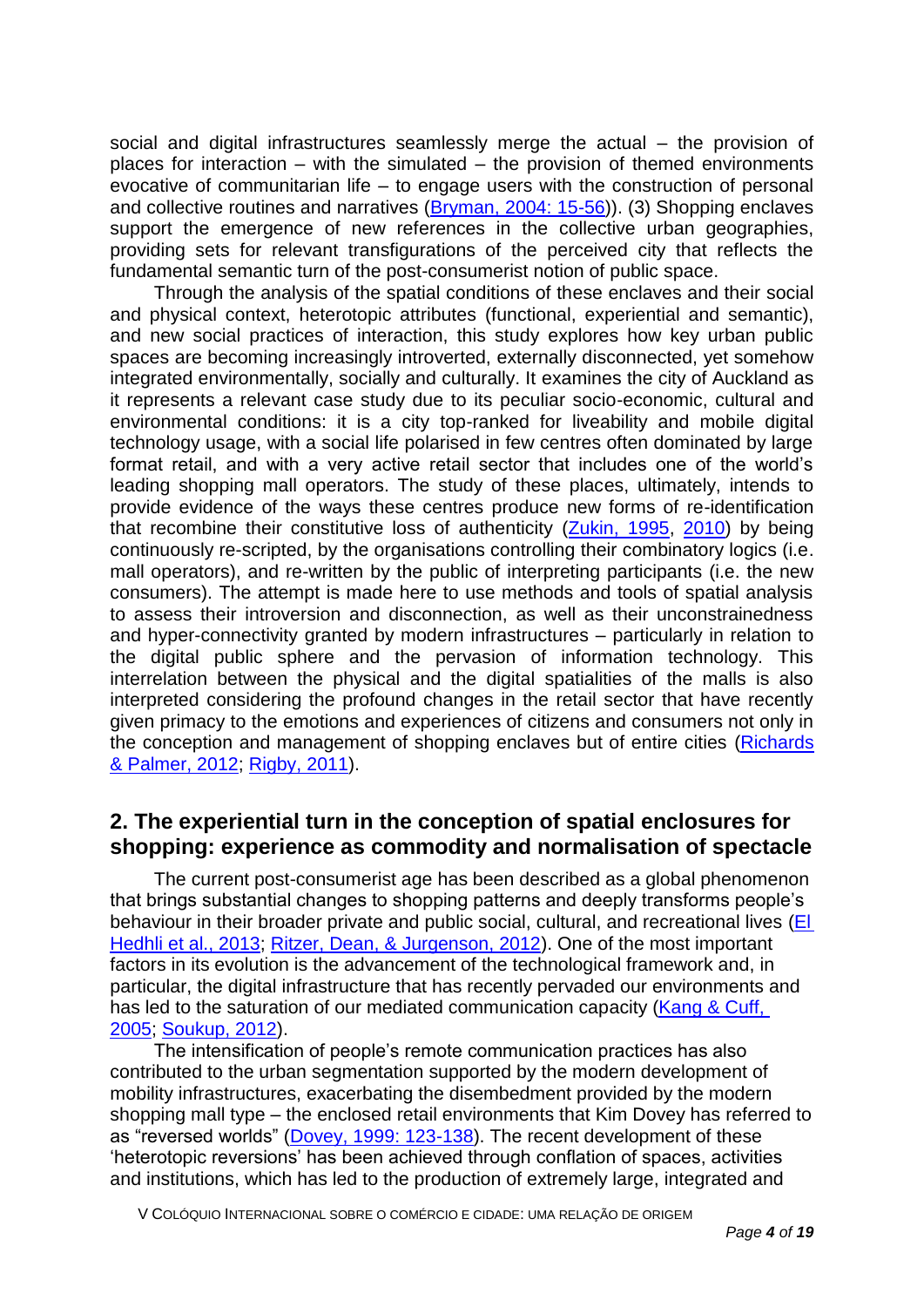mixed-use enclaves that are the prime centres for the provision of goods and services in the vast majority of developed countries (Feinberg & Meoli, 1991). The magnitude of their development has eventually reached a scale that, according to George Ritzer, is comparable to that of religious centres of traditional civilisations, qualifying them "for the label of cathedrals of consumption" (Ritzer, 1999: 7). Their growth has been accompanied by what Amin and Thrift call a "performative push" (Amin & Thrift, 2002: 125) that aims at permeating their environments with performative, creative, evocative, and always variating events, to stimulate, excite, surprise, entertain, indulge and, ultimately, generate a positive emotional state in the consumers' shopping experience (Arnold & Reynolds, 2003, 2009; K. L. Wakefield & Baker, 1998), Accordingly, the retail operators of these centres strive continuously to renew the sources of values engaging their patronage, creating sets that can recombine the multiple layers in which locality and community are lived, interpreted and represented. Yet these sets have an ambivalent relation to their specific contextual variables, since they are conceived as iterable models that optimise the use of resources and reinforce brand identity (Ng, 2003; Schwartz & Hochman, 2014; Voyce, 2006).

The evolution of the mall type with continual growth in size and articulation seems eventually to come close to Gruen's original idea of constituting properly integrated civic and cultural centres. However, if this is occurring, it emerges in the form of accomplished heterotopias that coalesce elements of public and private, house and city, ultimately providing a 'normalisation' of all of them within enchanting ambiences that introduce in the daily routine the experience of the 'unpolitical extraordinary.' Institutions that in the past set the civic framework of cities, such as schools, public libraries and police stations, are now belittled, dispersed and decentred, yet re-activated within steadily revised grand spatial narratives articulated within the closed fields with dead-end shopping 'anchors' and interspersed grand nodes of pseudo-public space. The architectural response to this transition is accompanied by the crisis of the traditional typology of malls, described by Rem Koolhaas a lost in the continuum of the 'junkspace' (Koolhaas, 2001), and replicates with a twist what has recently been brought about in the tourism sector. In that sector, after the 1980s crisis of the world's largest short-term accommodation establishments – the centres of the gaming industry – the major hospitality structures were suddenly reoriented from service-based businesses to lifestyle and entertainment venues. This reorganisation eventually produced the gigantic kaleidoscopic lifestyle venues that dominate the urban landscape of its world capital, Macau (Manfredini, Yuen, Fung, & Wu, 2012; Rothman, 2002) and is epitomised by the most lavish and expensive structure of that kind: Moshe Safdie's Marina Bay Sands. This spectacular building seamlessly merges embedding and disembedding elements of urban Singaporean-ness that make it the most represented place of its city on social media, with images and videos of lived events such as the *Wonder Full* light and water show with the waterfront of the historic city as its backdrop, the indoor rides on traditional sampans and the rooftop city-vertigo with the renowned infinity pool.

Shopping centres have followed a similar path, starting with the suburbanisation of the enticing, secure and clean "realms of the goods" of the 19th century department store model (Sennett, 1977: 141-149). They then became eventful places of the most important social activities, integrating culture and entertainment, with exhibitions, performing art, lifestyle and wellness programmes (Bloch, 1994;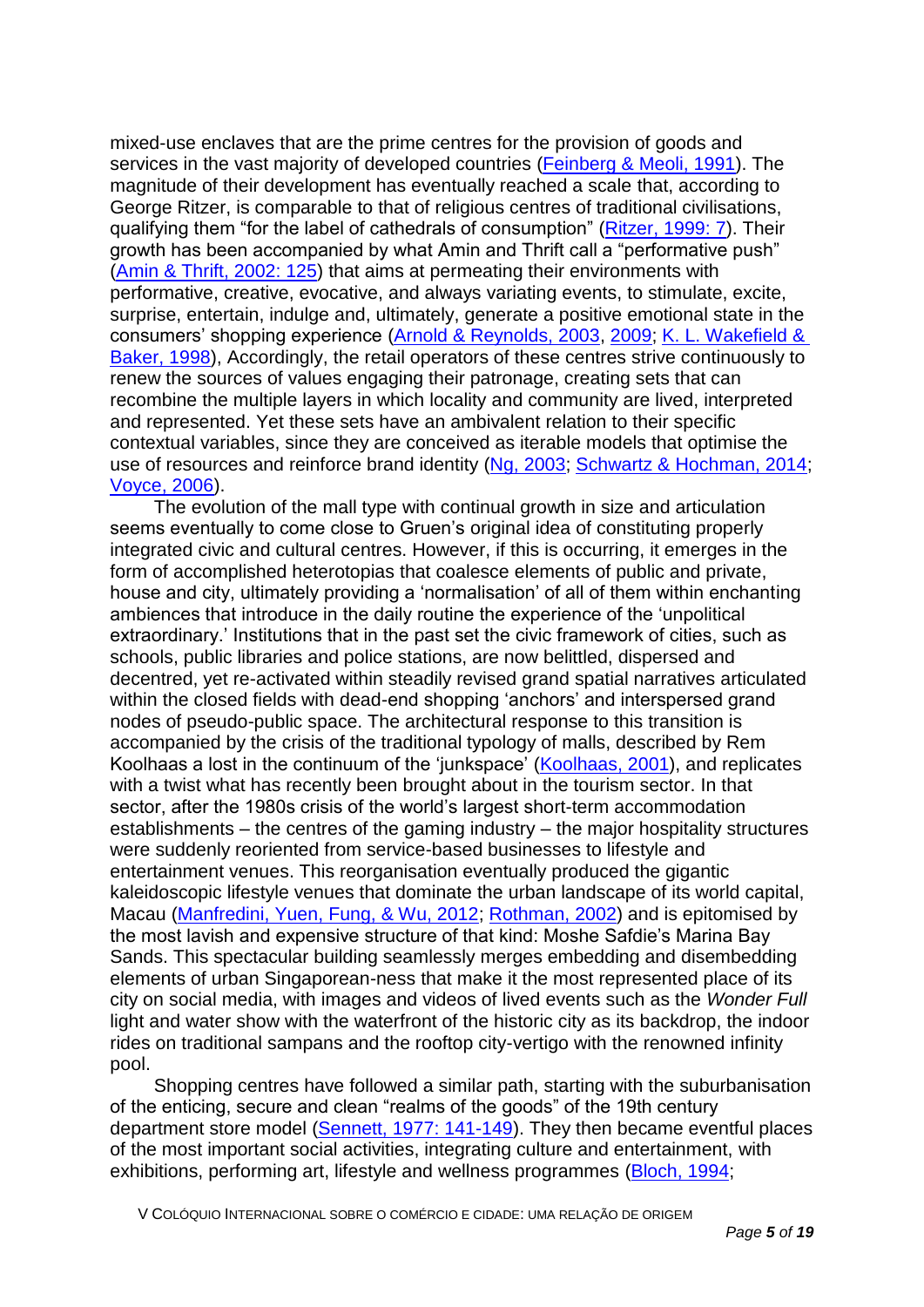Crawford, 1992; Goss, 1993), and, eventually, integrated spectacular machines that cater both physically and virtually for all everyday acts, needs and desires of public life in an age of telepresence. This latest evolution has also accommodated the changing role of consumers, who have profoundly transformed their shopping practices and strongly increased their market power. Their empowerment has increased their autonomy, awareness and choice mainly through new digital functionalities that include instant access to product information, price comparison, remote purchasing and, ultimately, to on-line retail (eMarketer, 2015). Consequently, as this has a direct impact on the very economic base of retail, operators have been pushed to make an additional effort in reorganising the market logic, structure and landscape that were recently revised with the introduction of branding, diversification and segmentation strategies (Chung et al., 2001; Wedel & Kamakura, 2000). Their efforts were then directed to establishing synergies between the real and the digital creation of eventful shopping environments and to implementing high performing amalgamated realities with multiple hybrid platforms for the interaction between consumers and spaces, organisations and peers. This has also comprehended the provision of services complementary to digital retail that emphasise emotional and sensorial aspects, ranging from instant purchase gratification to immersive participation in spectacular events. The mix of physical and digital agencies has supported the experiential dimension in supplanting the mere money–goods transaction as the prime form of commodity, and constitutes the ideal framework for the development of the new post-consumerist acts described as "prosumption" by Ritzer (Ritzer, 2013; Ritzer et al., 2012). The new type of mall operates as catalyst for all the new practices in the public life of the 'prosumers' – the new type of consumers – that include co-production of information (e.g. through contributions on web-based media) and events (e.g. with participation in grassroots festivals), as well as labour performances (e.g. with participation in electronic group–buying practices).

From the spatial perspective, such presumption activities are particularly important since they are deeply involved in the collective process of construction and representation of the new urban geography. They are fundamental acts of the collective interpretation of what can be considered the contemporary version of the 'over-stimulation of the sensory apparatus' found by Georg Simmel in the modern metropolis (Simmel, 2002 [1903]). They are new forms of 'flâneuring' (Böhme, 2012) that fully exploit the communication potential of the means of the digital "3.0 culture era" (Sacco, 2011; Stikker, 2013), allowing each sign, environment, act and event to be captured, recorded, named, analysed, broadcast, stored, modified and represented almost ubiquitously, with a wide range of means (digital and analogue, fixed and mobile, situated and wearable), in multiple times (synchronic and diachronic) and with the use of very common devices (such as phones and action cameras). Their liaison with the malls is grounded in the rich and vibrant social realm of the mall itself granted both with highly performative physical infrastructure (Wi-Fi, network access points and media displays) and communication platforms (websites, blogs and social media applications). As a consequence, and also considering that a large proportion of mall visitors use smartphones, $2$  the development of innovative retail ecosystems integrating digital realms has become a central commitment for all

<sup>2</sup> This is confirmed by Westfield estimates showing that 75% of their clients use internet features, 62% Facebook and Twitter (Westfield Labs, 2015).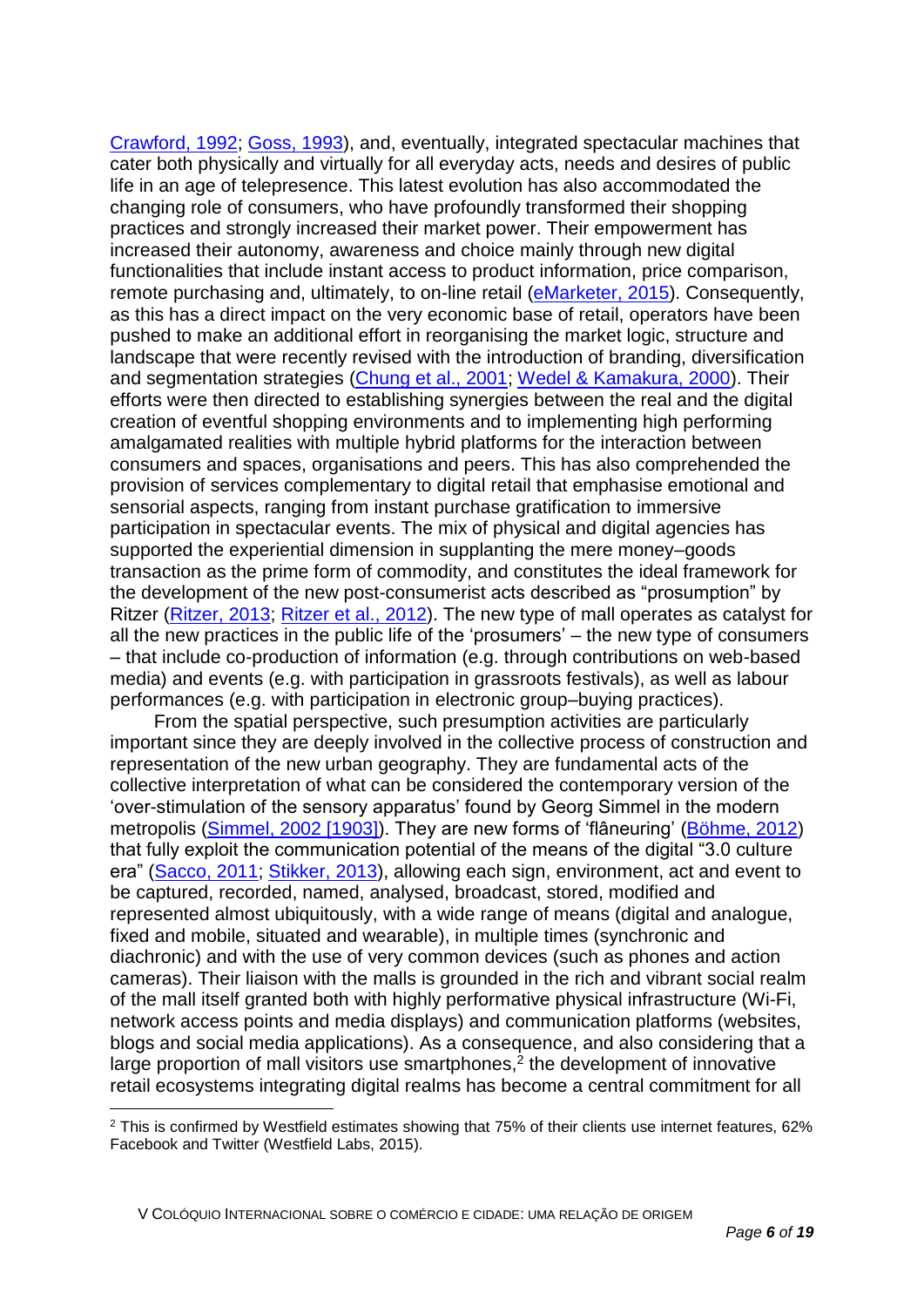leading operators.<sup>3</sup> 'Shopping assistant' apps allow customers to easily navigate centres and allow – as with the Westfield US mobile application – to select and find their preferred retailers, restaurants events, and receive personalised offers and discount vouchers directly on the phone. Free Wi-Fi access is usually offered mallwide for activities such as updating social media channels or Skype friends to get their opinion on some clothes while they are tried on. The malls' communication activity on multiple internet and social media platforms, such as Facebook, Foursquares, Twitter and Instagram incessantly inspire, inform and guide the public of prosumers. Digital kiosks with interactive mega-displays in key locations of the mall – as in the experiments led by Westfield– provide links to e-commerce services, 3D navigation tools, and multifarious information on offers and events (Johnson, 2014; Moin, 2014).

This changing framework has triggered a strong re-articulation of the overall mall architecture that has moved beyond the "dialectical intensification of the autoreferentiality" (Jameson, 1984: 82) typical of both the allegorical pastiches of post-modernist architecture and the traditional decorated utilitarian clustering of anonymous volumes. New malls are increasingly complex elaborations of spatial and decorative patterns that, emphasising ostension and originality, propose outstanding elements of identification and imageability. 'Prosumers' are no longer meant to lose control and orientation, but supported in locating themselves while contributing to map these changing territories with easily intelligible spatial structures and distributed landmarks. At the urban scale, the logics of re-embedding the dis-embedded have produced solutions that creatively elaborate the ambivalent effort to conceive architectures that at the same time guarantee introversion and provide widely recognisable reference as memorable urban landmarks. Using the very same means that Foucault found in the extreme heterotopias dissipating reality by showing themselves as real illusions, powerful metaphors are now employed to combine effects of spatio-social integration with the ones of iconic boundlessness, resurrecting Bruno Taut's kaleidoscopic 'Stadtkrone' idea in the frame of the 'network city.' Paradigmatic examples are Jerde's 'Kanyon' in Istanbul, Hadid's Dongdaemun Design Plaza in Seoul and Renzo Piano's 'Il Vulcano Buono' in Naples. The first centre achieves the effect of boundlessness with its curvilinear gorge/main street providing dramatic spatial sequences, the second transfigures the civic into a striking seamless field of pixilation and perforation patterns, that last introduces a new prominent topography in the periurban semirural area of the city, asserting the iconic role of the new element by figuratively mirroring the main feature of the city skyline – the Vesuvio – and using the crater as central market piazza. Antithetic to them, yet still aimed to create "another space, another real space, as perfect, as meticulous, as well arranged as ours is disorderly, ill construed and sketchy" (Foucault, 2008: 21) are some recent projects of de-malling and 'mall-overs' that in the US and elsewhere repurpose declining centres in perfected, masterplanned communities (Dunham-Jones, 2011; Gibbs, 2012; Southworth, 2005; C. Wakefield, 2015). In any case, no matter form or location, most of these places have been able to become in a short lapse of time hyper-active, prime urban venues for the new form of social interaction

<sup>&</sup>lt;sup>3</sup> A relevant example is Westfield's "digital lab," a centre created to develop new concepts to capture and elaborate emerging needs, such as the quick quality on-demand businessmen dining that triggered the development of "Dine on Time," an app enabling customers to precisely schedule food orders from different restaurants, registering the history of the past orders. (Westfield, 2015).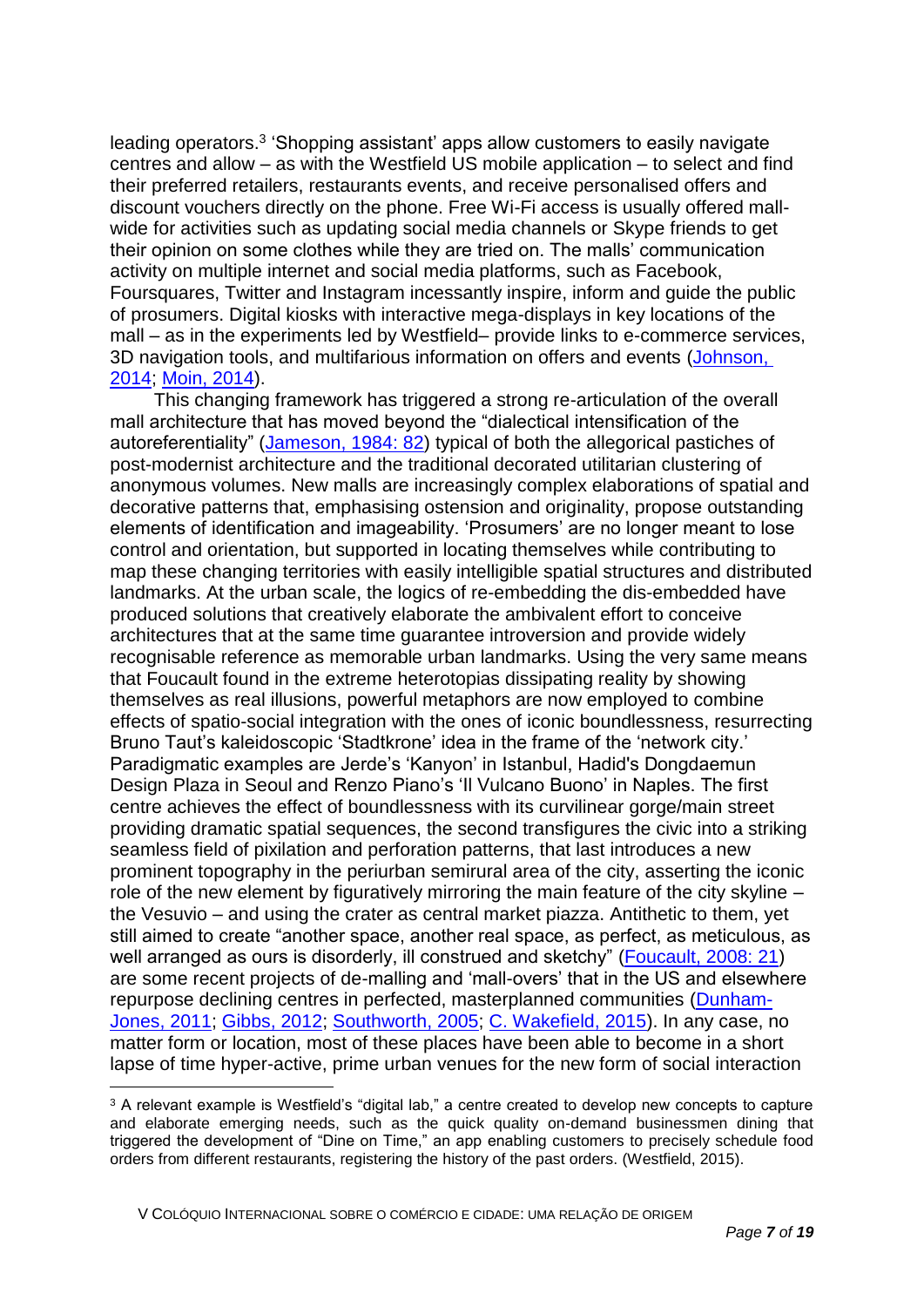– as demonstrated by the findings on digital media usage in the newest Auckland malls discussed later in this paper.

## **3. The transition from enclaves to heterotopias in Auckland's urban space**

In New Zealand the modern retail sector that developed following the North American model and, accordingly, in recent times its most innovative operators have also embraced the above-mentioned 'experiential turn.' However, the introduction of models consolidated overseas seems to trigger the growth of peculiar interpretations that respond to idiosyncratic aspects of its context. Two contrasting sets of structural background aspects of the Auckland context seem here particularly relevant: on one hand, globally, the city stands out socially and culturally for its high quality of life and education, as results from assessments of educational attainment (OECD, 2014), use of mobile digital technology<sup>4</sup> work-life balance,<sup>5</sup> multiculturalism, $6$  high and overall liveability show (Economist [The], 2015; Mercer, 2015). On the other, it also presents problems in geographical polarisation of persistent social inequality (Atkinson, Salmond, & Crampton, 2014; Spoonley & Meares, 2011) and of development of urban commons, where social life is increasingly moving to centres dominated by the presence of large format retail clusters led by very active protagonists, such as Scentre Group - one of the world's leaders in the shopping mall industry (Colliers, 2015; Fairgray, 2013). Within this framework, from the economic perspective the recent development of the retail sector has seen a consistent and steady growth in revenues, shop numbers and total floor area, $7$  leading to very positive forecasts for the coming decades.<sup>8</sup> This situation is mainly due to the combined effects of steadily increasing population<sup>9</sup> and moderate availability of retail area *per capita*, which we estimate in 2014 approximately two thirds of that in the US. In this respect, it is worth noting that even though these predictions may soon require a review that considers the above average performance of the country's online retail,<sup>10</sup> the positive trend is confirmed by consistent financial information released by

 $\overline{a}$ 

<sup>4</sup> New Zealanders' early adoption of new technology is reflected in the high use of smartphones, that in 2014 concern almost 60% of the population (Nielsen, 2015).

<sup>5</sup> According to the New Zealand Government "Guide to living & working in New Zealand," the Country "the work-life balance just right" (New Zealand Immigration, 2015).

<sup>6</sup> 2013 census data showed the increasing cultural diversity of Auckland's population, with the

European progressively declining to 50% of the total (Social and Economic Research, 2014)

 $7$  A recent Colliers International report highlighted how, with the continuous growth of the real GDP of the retail sector, negative only in 2009, across New Zealand its development activity is rising in all its forms (Colliers, 2014, 2015).

<sup>&</sup>lt;sup>8</sup> A study of the Research, Investigations and Monitoring Unit of the Auckland Council estimated that in 2012 the City's almost 4 million m2 of retail floor space offered a share of 7.79m<sup>2</sup> per household, and predicted a growth by 35 per cent between 2012 and 2031, with large format retail, already accounting for over one-third of the total, taking over half of retail floor space growth (Fairgray, 2013). The positive trend is also confirmed by a study by Colliers International that points out the success of high profile premises, with vacant space in regional centres at just 0.3%(Colliers, 2014; Ltd, 2008).

 $9$  For the next 30 years Statistics New Zealand has projected a medium population growth of 700,000, while the Auckland Council has developed the plan for its future development on the high population growth projection of one million people (Council, 2012).

<sup>&</sup>lt;sup>10</sup> Recent data confirm the growth of New Zealand online shopping estimated by PwC in 2012, when the forecast of the future lustrum annual increment of its spending share, estimated at 5.9%, was forecasted to steadily lie in double digits. (BNZ, 2015; Sullivan, 2012).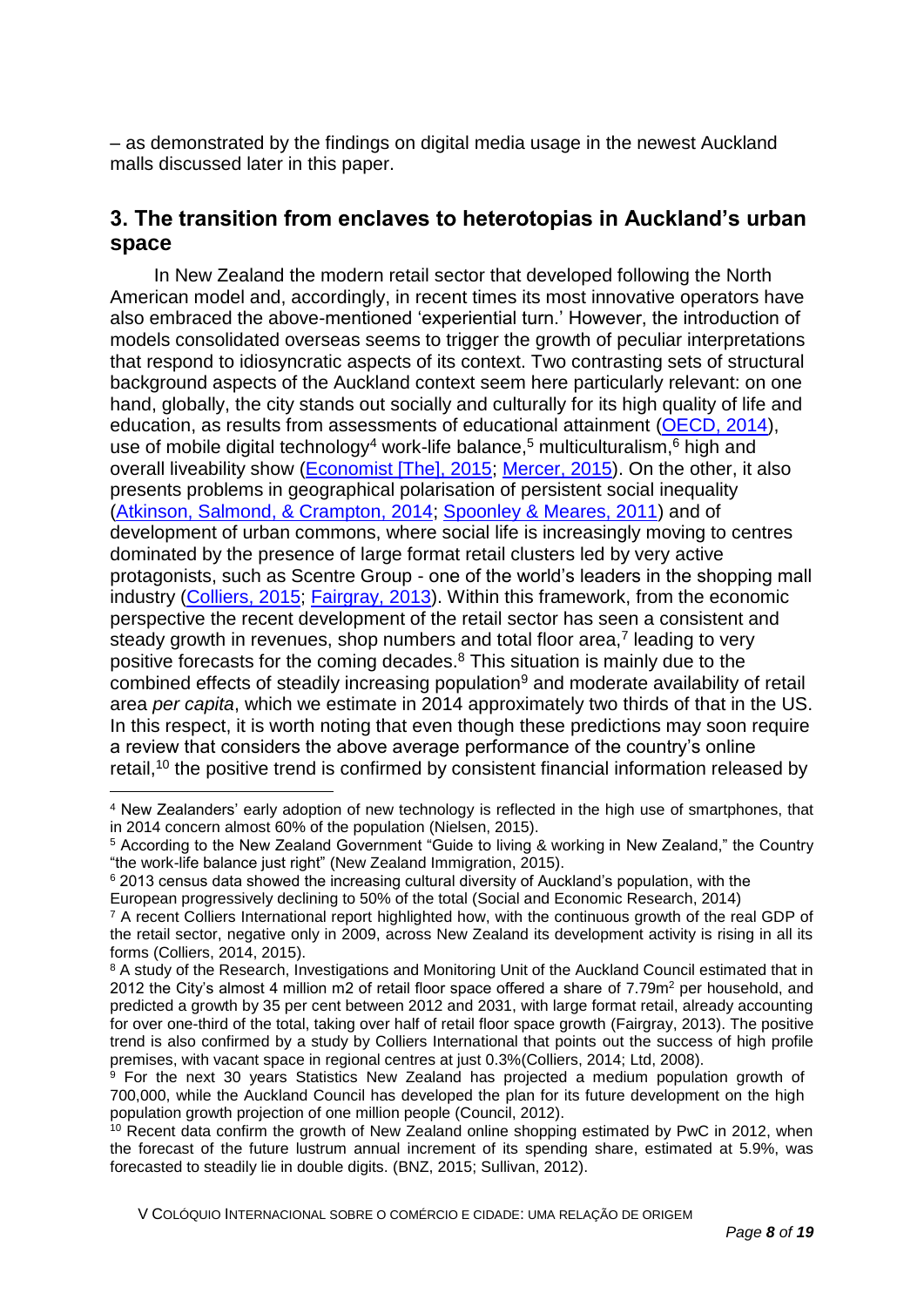the mall operators.<sup>11</sup> The overall growth, however, is not evenly distributed throughout the sector and shows a growing divide between a positive prime and a languishing secondary group. Main agents of the divide are the emergent 'new breeds' of retailers adept at adapting to changes, who continuously innovate the way goods and services are offered and spaces defined (Colliers, 2014, 2015). Since this difference in performance has a direct correlation to their ability to appraise, elaborate and implement the changes required by the 'experiential turn,' information concerning the different attitudes of operators is substantive in understanding the drivers of change in the conception and implementation of the new retail centres. This difference informs the way malls expand in physical scale, patronage and amenities, leading to varying intensities of the condition of dis-embedding, physical – e.g. the mismatch of their morphology and typology at both urban and building level – , social – e.g. the minimal social interaction caused by the high number of visitors (over 10 million per year in the largest ones) – and political – e.g. the concentration of amenities overpowers the role of the commons as civic agency. Yet, it also informs the way their expansion develop re-territorialising and re-embedding potentials – leading, for instance, to the strong 'experiential' transductions of the heterotopic 'othernesses' of the primary sector.

Comparatively analysed the different prime centres in Auckland – the A group composed by the top 10 shopping and recreational enclaves of the city (using the common ranking made by market analysts is articulated on three qualitative categories)<sup>12</sup>. The study included collection of information on the population, built environment and digital realm of eight A-malls and their urban environment,<sup>13</sup> seven of which located at the core of respective metropolitan centres (Albany, Henderson, Manukau, Sylvia Park, Newmarket, Botany and Manukau) and one in a town centre (Glenfield). The analysis of these enclaves and their context included detailed investigation of spatial structure and configuration, permeability and accessibility, physical and social infrastructures, building typology and morphology, function and use of spaces, articulation of people's practices, and spatial legibility and memorability. Each individual business and amenity of the selected enclaves was analysed and classified according to its basic characteristics, range of traded goods and provided services, business type (chain store/independent shop), targeted customer group/s, brand, location, floor area, operating times). Each activity of users (both traditional consumers and new prosumers) was then related to a pertinent class of practices belonging to one of the four macro categories: basic shopping (e.g.

 $\overline{a}$ 

<sup>11</sup> For example, financial information released by Scentre Group in 2014 state the continuing positive retail sales growth occurred in the previous 18 months and the yearly increase of its net operating income in New Zealand and Australia by 2.2%. The Group, which was created in 2014 from a Westfield Group reorganisation, operates six Westfield centres in Auckland and three others in New Zealand (Hamilton, Wellington and Christchurch) with a total of 1,410 retail outlets and 379,000 square metres of retail space), (Scentre, 2015).

 $12$  This classification of centres is a generic distinction widely used in the sector to distinguish structures that respectively have the best construction and location (A), high quality of one of the two above (B), and everything else (C).

<sup>&</sup>lt;sup>13</sup> This study considers 8 of the 10 malls commonly identified as regional retail centres (the CBD and New Lynn are excluded as currently under relevant expansion and redevelopment). They are located in the administrative areas of the pre 2011 amalgamation cities of North Shore (Albany and Glenfield), Waitakere (Westcity) Auckland City (St. Lukes, Newmarket and Sylvia Park) and Manukau (Manukau and Botany). These malls are rather evenly distributed throughout the urban area, with relative distance ranging from ca. 4 to 7.5 km, comprised in an interval of total leasable area ranging from ca. 30,000 to 70,000 m², and comprehending a number of shops ranging from ca. 110 to 200.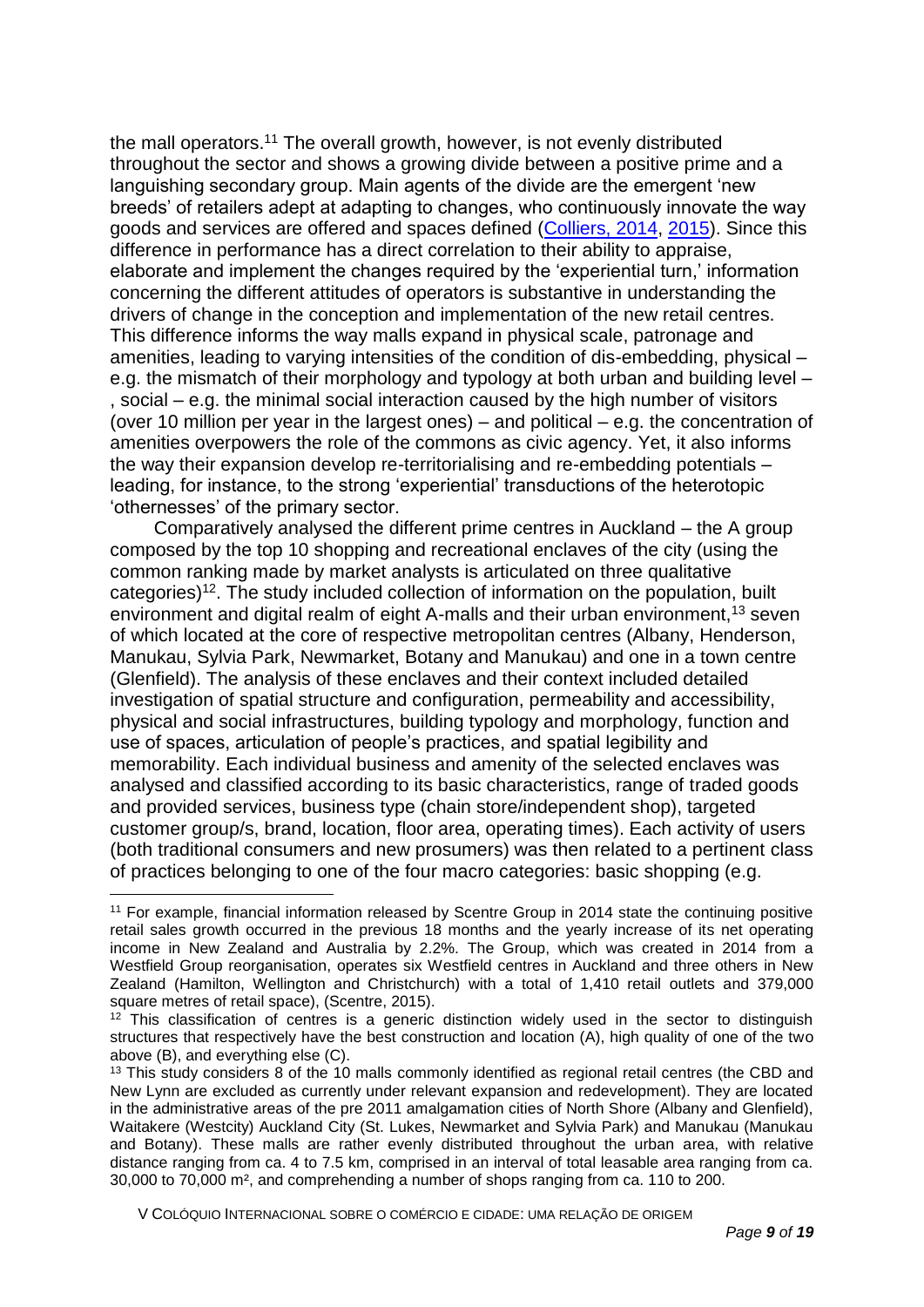groceries/groceries shopping), consumerist shopping (e.g. fashion store/fashion shopping), lifestyle consumption (e.g. movie theatre/cultural entertainment consumption) and socialising consumption (e.g. lifestyle hospitality services/socialising consumption). Data concerning activities and practices were collected during the three different seasons in 2014 and 2015 then normalised and analysed, and results synthetized in charts and maps. A summative map was then produced to visualise results with multilevel pie charts, where size variation comparatively reflects the relative score of each mall in the socialising consumption index (figure 2). Data on spatial representation were collected over 12 months (January-December 2014) in each mall using Instagram, the most popular online mobile photo and video sharing social media platform, using geo-tagging attributes. Data were critically analysed and classified according to characteristics of contents, tags and accompanying texts, focusing on character and memorability of spatial representation of the mall Results were synthetized in graphs and maps. A summative map was then produced to visualise results with multilevel pie charts, where the overall pie size variation reflects the relative normalised proportion between iconic representations of the enclaves and the thickness of each ring the relative number of image per class (figure 3). Detailed results of this part of the investigation are available in other publications (Manfredini & Hills, In print; Manfredini, Jenner, & Litterick, 2015).



Figure 1: Functional integration and practices of Auckland's shopping enclaves. Source: Manfredo Manfredini and Jisoo Jung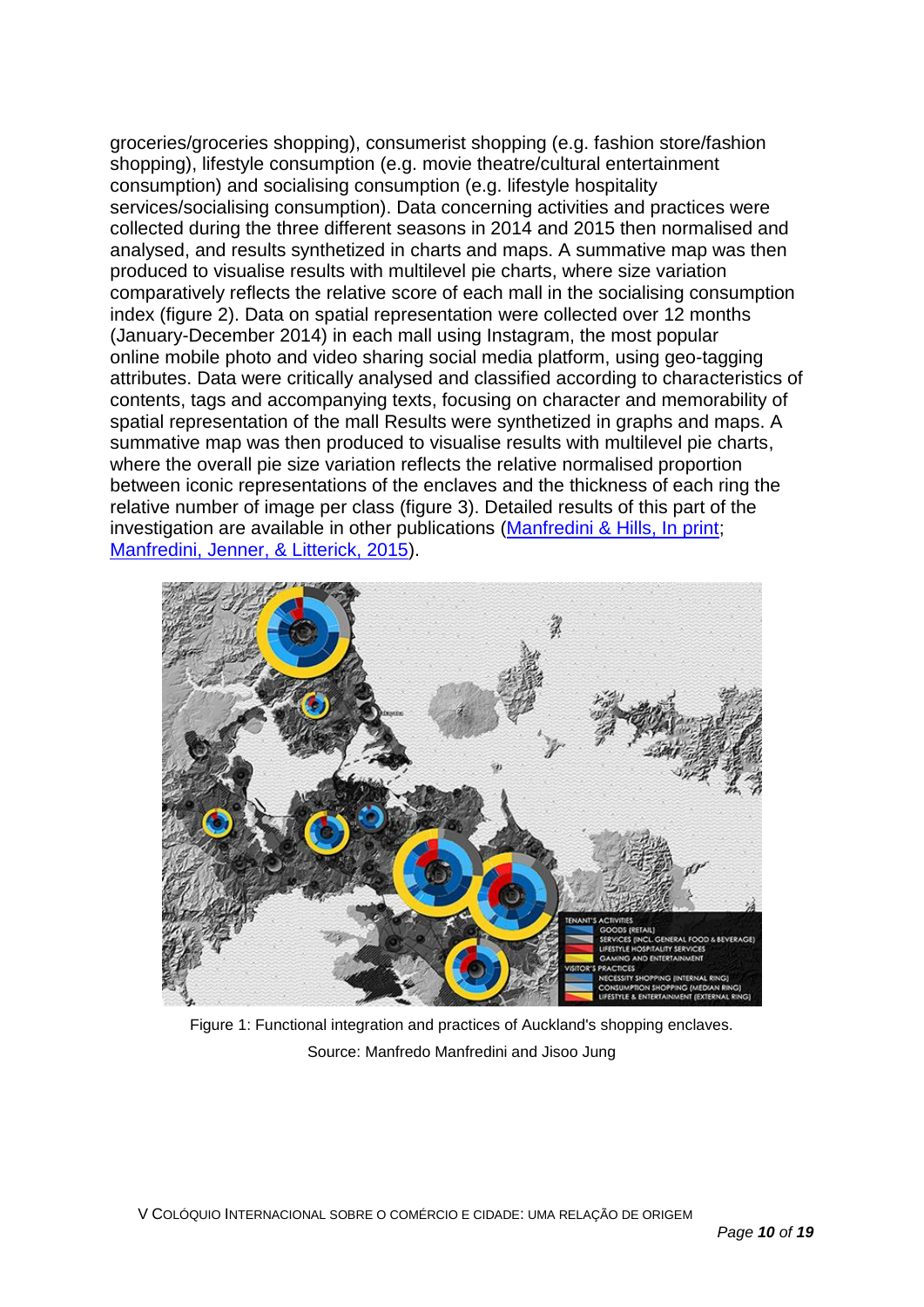

Figure 2: Spatial representation using 2014 Instagram data of Auckland's shopping enclaves. Source: Manfredo Manfredini and James Lee

Overall, findings confirmed the research hypothesis, consistently showing across the spectrum of analysis the anticipated overperformance of the three A+ centres concerning the heterotopic intensity of both conceived (physical and digital frameworks set by the operators), practiced (used by the new type of consumers) and described (interpreted, elaborated and shared by the new type of consumers) spatialities: data regarding the shopping enclosures in the three main areas – respectively addressing contribution to dis-embedment (urban fragmentation, community disconnection and non-placeness), re-embedment agency (enclavic integration, event-based socialisation and hyperspatial contextualisation) and emergence of new collective urban geography (consistence of representation, magnitude of participation, memorability of represented subjects) – are all coherent, showing the top three A+ malls – Westfield Albany, Sylvia Park and Botany Town Centre – outperforming the other across all indices.

## **4. About Auckland's enclaves of shopping, entertainment and socialisation**

At present, a distinctive feature of Auckland's ten A malls is their state of major transition that, besides the property changes regarding eight of them,<sup>14</sup> includes

V COLÓQUIO INTERNACIONAL SOBRE O COMÉRCIO E CIDADE: UMA RELAÇÃO DE ORIGEM

<sup>14</sup> In 2014, AMP Capital sold Botany Town Centre, while all Auckland's Westfield mall have been in some way involved in property changes: in 2012 the group alienated a A mall, CBD's Downtown Shopping Centre, two Bs, Pakuranga Plaza, and Takapuna's Shore City; in 2014, sold a major share, 49%, of their top four malls (Westfield Albany, Westfield Manukau, Westfield Newmarket and Westfield St Lukes) to Singapore's Sovereign Wealth Fund; in the near future it will sell WestCity in Henderson and Glenfield. (Gibson, 2014, 2015b; NZH, 2010, Wednesday 17 November )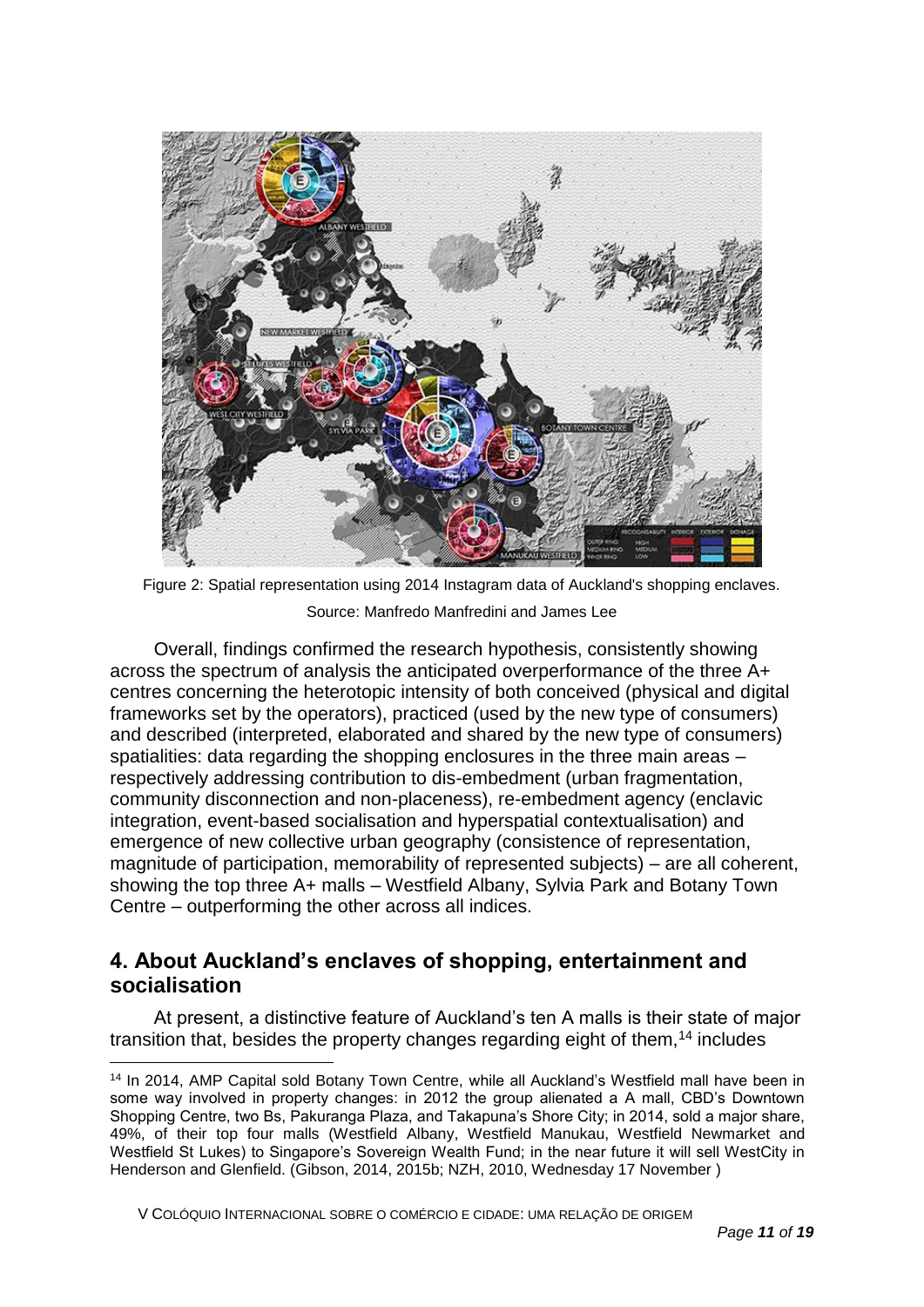important extension or redevelopment interventions that embrace the discussed 'experiential turn' affecting five of them. Extensions to upgrade existing closed malls to open and integrated lifestyle centres involve three structures: the semi-central St Lukes will double in size, with the addition of an open air mall;<sup>15</sup> the mall located in the Newmarket's shopping area has an expansion planned to include a large mall extension and the development of a commercial precinct on adjacent public streets;<sup>16</sup> and Lynn Mall is currently expanding to include a new lifestyle and entertainment precinct with a seven-theatre cinema complex and a range of cafes and restaurants (Gibson, 2015a). One mall, the Downtown Shopping Centre, will be replaced with a new development expanding onto a recently alienated public square, located at the very centre of the CBD, to "kick-off the creation of a world-class downtown area" including new open public space and transport facilities. (Auckland Council, 2014; Matt,  $2015$ ). The last one, Sylvia Park – the currently largest mall in the Country –, is planning an addition to expand of approximately one third its leasable area (Gibson, 2015c). Concerning mall redevelopments, a relatively minor phenomenon, yet relevant as the first consistent de-malling scheme in Auckland, involves a medium size centre, Pakuranga Plaza, with major problems of primary trade area overlaps, since two main competitors built major centres in its proximity (the A+ malls Sylvia Park and Botany Town Centre, both with more than double its retail space).<sup>17</sup> Its proprietor, which changed twice in 2012-2014, intends to transform the existing mall area to create a proper town centre with "high quality civic and community amenities, and [...] a greater mix of uses" (Auckland Council & Howick Local Board, 2015).

Within this scenario, it is relevant to report the main characteristics of the three A+ malls that strongly outperform the others in both the investigated areas of the emerging post-consumerist heterotopic condition: practiced spatialities (with the emerging socialisation component) and described spatialities (with the emerging memorability component). These, the largest and newest <sup>18</sup> flagships of competing organisations, are conceived, planned, developed and managed in very similar ways, and are designed with semi-site-specific semi-open plans. They are strategically located in different quadrants of the recently urbanised periphery: Sylvia Park<sup>19</sup> in the south, Westfield Albany<sup>20</sup> in the north and Botany Town Centre<sup>21</sup> in the east. These

<sup>17</sup> Sylvia Park and Botany town Centre are respectively at 2.5 and 4 Km distance from the Centre.

 $\overline{a}$ 

<sup>&</sup>lt;sup>15</sup> The successfully submitted expansion plan of St Lukes includes the increases of the mall's space from 4.5ha up to 9.2ha – well above the ca. 7ha Sylvia Park, currently the largest mall in the country. <sup>16</sup> Westfield expansion in Newmarket has already gained building consent and includes the construction of a detached new building across a public street, Mortimer Pass, which is seen by Scentre Group as key to ultimately deliver "one fully integrated retail experience", complementing with a tripartite hybrid precinct the retail offer in the second largest shopping area of the central part of the city (Crossley, 2009).

<sup>&</sup>lt;sup>18</sup> The recently completed NortWest Shopping Centre, opened in October 2015, is a medium size mall and was not part of this research.

<sup>19</sup> Sylvia Park, designed by Jasmax and NH Architecture, opened in 2006, owned and managed by Kiwi Property, is the largest mall in the Country, with approximately 70,000  $m<sup>2</sup>$  of leasable area, 190 stores and 4000 car parking spaces. It is developed on a single axis, of more than 600 meters in length, interrupted by an open courtyard and a highway viaduct. It is mainly on one level, with some parts on two, hosting three main anchor tenants and a cinema. Sylvia Park is located at the intersection of two mayor major arteries, the Southern Motorway and the South-Eastern Highway, and in proximity to a railway station on the Country's main line.

<sup>&</sup>lt;sup>20</sup> Westfield Albany, designed by Woodhams, Meikle and Zhan, Westfield Design and JCY Architects, was entirely opened 2008. It is owned (51%) and managed by Scentre Group, and is the largest mall in the North Shore with approximately 53,000 m² of leasable area, 145 stores and 2300 car parking spaces. It is developed on three axes converging at the main entrance, leading to the three main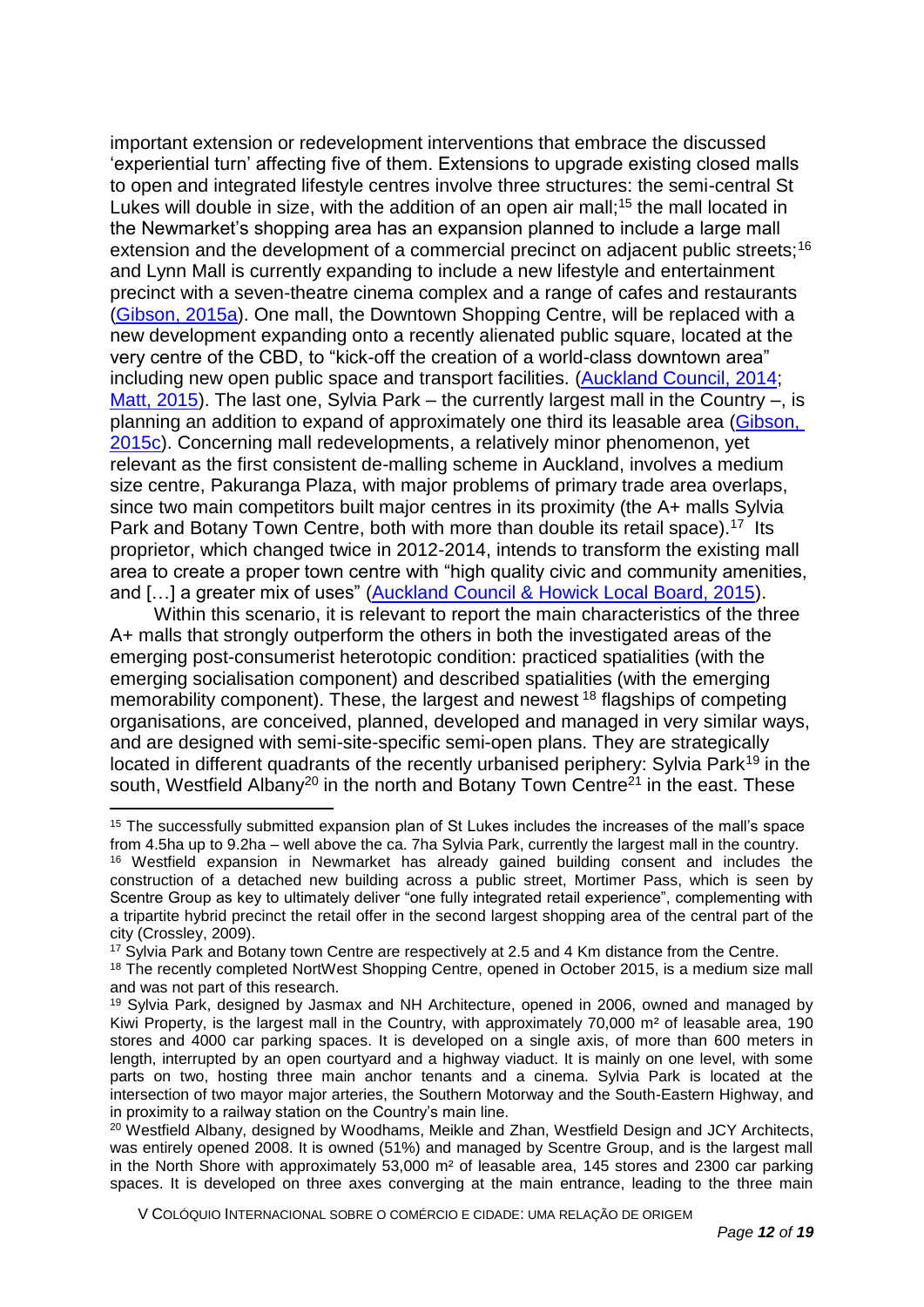centres have also very active managements that secure their adoption of the new experiential paradigm providing multidimensional activities at all levels, from macro (e.g. coordinating major seasonal events) to micro (e.g. curating the emotional labour of staff), with a strong effort in integrating digital and traditional infrastructure and communication. Concerning mediated communication, the high intensity of this activity is indeed a very distinctive feature of these A+ malls as the sheer number of activated internet services, posts, and followers on social media shows<sup>22</sup>. With reference to traditional communication, these malls include the highest presence of themed spaces, both in the branded chain shops and in the in-between common spaces. Common space theming generally focuses on the most obvious reembedding narratives: the domestic and the civic. The first is usually found in small scale environments of pseudo-private homely cosiness, such as the rest-areas interspersed throughout the aisles. Inside Sylvia Park, rest-areas help set the tone of each specific retail precinct, being either 'lordly' in the high end fashion area (with timber floor, high backed upholstered leather armchairs and ottomans) or 'informal' in the young areas (with boldly coloured carpets and varieties of modern chairs and curved seats). The second is typically used to inform the grand civic gestures, proposed with celebratory introverted plazas and activated streets, as in the stately '*patte d'oie*' urban structure arranged around the self-proclaimed 'Town Square' of the Botany Town Centre, with an ample round open space for 'cappuccino parterres', a sprinkling fountain and vibrant façade scenery of juxtaposed patches in different styles.

These A+ malls are the only ones where the all-encompassing ordinariness of civic life is continuously complemented by special scripted events, such as compelling street shows, choreographed performance series and curated grassroots manifestations. These events, mainly inspired by traditional urban life, aim at instigating a certain sense of community and belonging. Examples in Botany Town Centre have included programmes like the 2015 'Yank Tank Thursdays,' showing American Classic Cars and Motorbikes on the first Thursday of every second month; the 2012 ceremonial start of the Silver Fern Rally, one of the major New Zealand motorsport events; and extensive animation programmes (particularly popular was the 2010 one with performances of 20 meticulously selected buskers). Free community-based programmes are also part of this and proposed in a very ample set of activities, ranging from farmers' markets to non-competitive running events, and from parenting groups to wellness activities, such as the morning ones offered at

<sup>22</sup> A relevant difference emerges also between their reaching values of followers of the most popular platform, Facebook, ranging from Sylvia Park's 16.000 to Botany Town Centre's [6,337,](https://www.facebook.com/BTCNZ/likes) as of August 2015. Concerning Westfield malls, it is very difficult to estimate the number of followers of each centre, since they are all merged in a single account.

anchor tenants and a cinema. It is mainly on one level, with some parts on two and has an open plaza facing the Albany Lakes Civic Park. Westfield Albany is situated 300 metres away from the Albany expressway and 1.3 kilometres from an exit of the State Highway 1, the main New Zealand motorway.  $21$  Botany town centre, designed by Altoon  $+$  Porter and Hames Sharley, opened in 2001, is the largest mall in East Auckland. It is owned by PSP Investments, Canada, and managed by AMP Capital. It has approximately 200 shops and 2400 car parking spaces. It is developed around a central open-air square and has two main anchor tenants and a cinema. It is mainly on one level, with some parts on two. Botany Town Centre is located near the junction of two main arteries of East Auckland, Ti Rakau Drive & Te Irirangi Drive, at 6.4 km from the closest exit of State Highway 1 exit.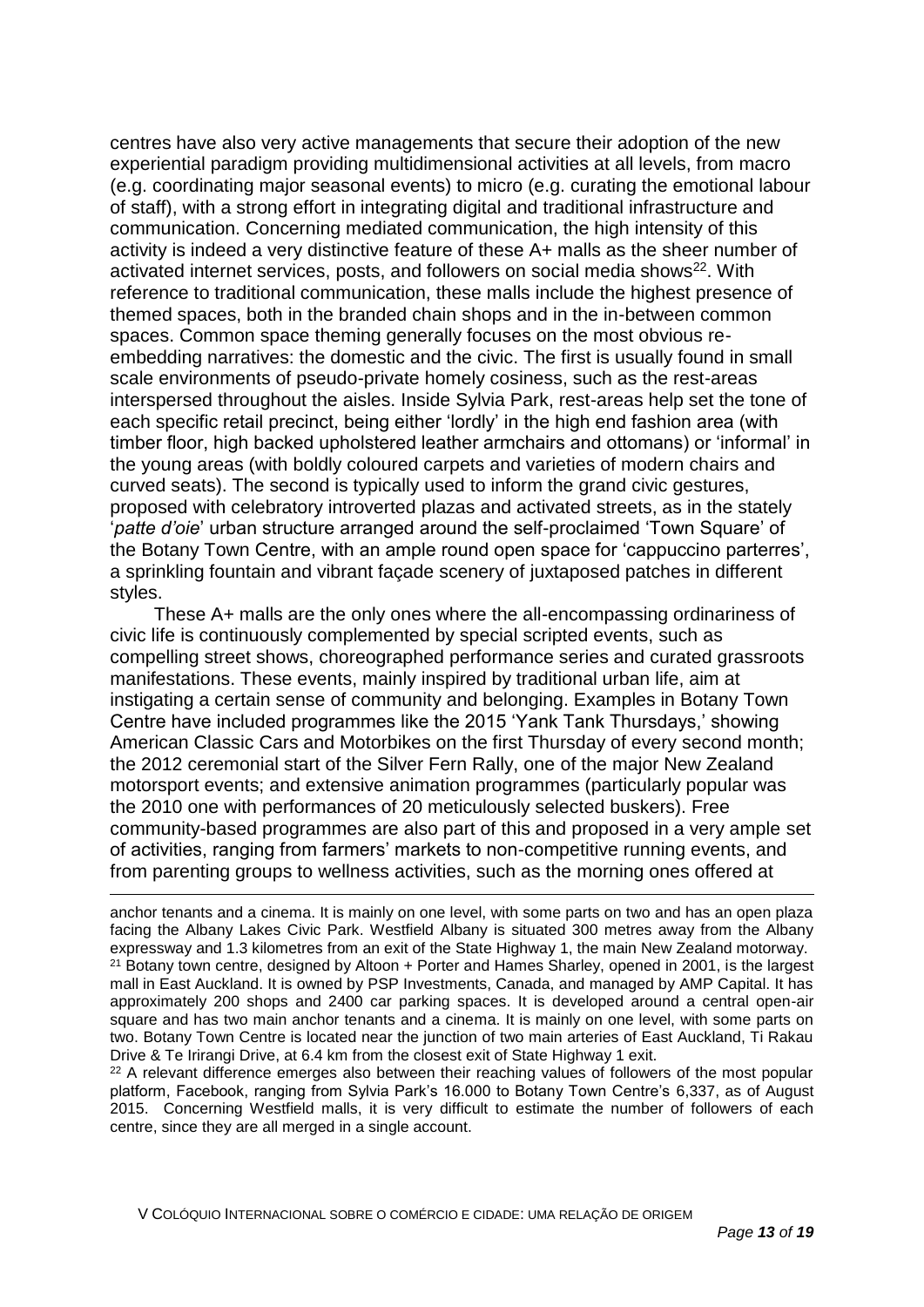Sylvia Park's for 'Mums with Bubs' and 'Mall Fit' walking squads. <sup>23</sup> The initiative of the Asian style night markets deserves special mention. The phenomenon started in 2009 and provides an extraordinary re-doubling of the mall introversion: it is a genuine and independent grassroots event series migrating every night of the week to a different shopping site (e.g. Wednesday Botany Town Centre, Saturday Pakuranga Plaza and Sunday Westfield Glenfield) that very successfully transforms the empty carparks from desolate and deserted tarmacs into the most vibrant gathering places on the periphery (ANM, 2015). Nevertheless, the places with high heterotopic conditions exacerbate the criticalities of their constitutive contradiction between their being formally instituted as civic poles, but lacking in adequate social infrastructure and political life. The epitome of this are the urbanely disengaged and commodified spaces of the Botany Town Centre square and Albany Civic Plaza, and conversely the missing link between the public Manukau Plaza and its abutting mall. Yet, if the shift from goods and services to experiential realms seems to accomplish the complete commodification of large swaths of the public dimension of social life, as envisioned by some severe critics of the society of spectacle (Debord, 1994; Harvey, 2006; Zukin, 2010), it also deepens the responsibility of the conceiving actors (developers, authorities, planners and designers) in dealing with the physical structures and codes of meaning of these spaces which take on growing social and cultural roles, as this research aims to show. Taking this responsibility requires a fundamental re-thinking of the way we plan and manage these "eruptions of the extraordinary into the everyday" (Classen, 1996: 52), bringing "normality in the (atopic) network space" (Dehaene & De Cauter, 2008: 5), feeding our contemporary anxieties of choice and attenuating the power of actuality (Crewe, 2003: 353; Jansson, 2002; Slater & Tonkiss, 2001: 191). Only through this it will be possible to guarantee that the democratising agency liberated with the advent of the new communication technologies could lead to a proper enactment of the Foucauldian illusionary model that comprises the exceptional dimension of imagination and pleasure also in enclavic new places "where lifestyle meets the latest style."<sup>24</sup> Indeed this motto, an allegory and emblem of the permanent dimension of becoming, ratifies the message proposed by the Auckland's public administration that, accordingly, has included the leading malls under the category 'Experience' in the list of desirable places to visit in the city,<sup>25</sup> and proposed Botany Town Centre as a 'major attraction' for the large Howick Local Board area (Council & Board).

## **5. References**

 $\overline{a}$ 

Amin, A., & Thrift, N. (2002). Cities: Reimagining the urban. Cambridge: Polity.

<sup>&</sup>lt;sup>23</sup> "Mums with Bubs" and "Mall Fit" are community programmes designed respectively "to create a central hub for parents with children to [...] enjoy coffee and make new friends" (Kiwi Property, 2015b), and "to encourage customers to use the Centre as a fun way of getting fit" (Kiwi Property, 2015a). <sup>24</sup> This large scale statement is located on the freestanding gate at the main carpark entrance to the St

Lukes mall. <sup>25</sup> The lived emotional and esthetic component of a mall visit is also recognised by the ATEED, the

economic Council-controlled growth agency for the Auckland region, with the introduction of 4 mall destinations (Sylvia Park, Botany Town Centre, the Westfield centres, and the DressSmart fashion outlet) in the list of desirable place to visit in Auckland, under the category "Experience." See <http://www.aucklandnz.com/things-to-do>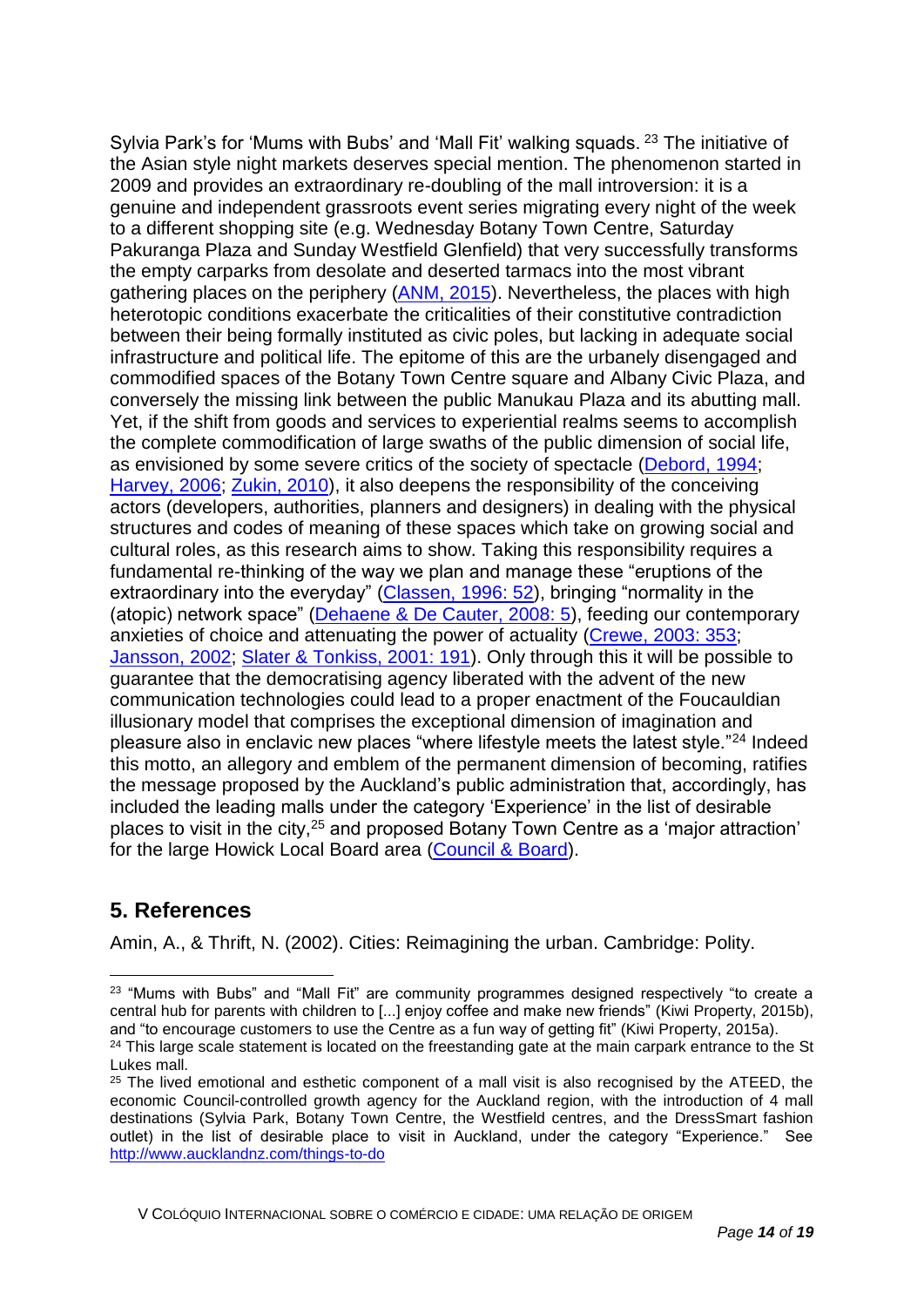ANM. (2015). Auckland Night Markets: Food, fashion, family-fun. Retrieved 2015, from http://www.aucklandnightmarket.co.nz/locations/

Arnold, M. J., & Reynolds, K. E. (2003). Hedonic shopping motivations. Journal of Retailing, 79(2), 77-95.

Arnold, M. J., & Reynolds, K. E. (2009). Affect and retail shopping behavior: Understanding the role of mood regulation and regulatory focus. Journal of Retailing, 85(3), 308-320.

Atkinson, J., Salmond, C., & Crampton, P. (2014). NZDep2013 Index of deprivation. New Zealand, Ministry of Health

Auckland Council. (2014). Introduction to the Downtown Framework. Retrieved

Pakuranga Town Centre Masterplan (2015).

Benjamin, W. (2002 [1935]). "Paris, the Capital of the Nineteenth Century" The Arcades Project. Cambridge Massachusetts, and London, England: Harvard University Press.

Bloch, P. H., Ridgway, N. M., & Dawson, S. A. (1994). The shopping mall as consumer habitat. Journal of Retailing, 70(1), 23-42.

BNZ. (2015). Online Retail Sales Report Monthly Update. Retrieved 18.06.2015, from

http://www.statista.com/search/?q=BNZ%2C%20Online%20Retail%20Sales%20Rep ort%20Monthly%20Update%2C%2025%20June%202015%2C

Böhme, G. (2012). Flanieren in der Shoppingmall: das Nordwestzentrum in Frankfurt. In C. Heibach (Ed.), Atmosphären: Dimensionen eines diffusen Phänomens (pp. 249- 258). Munich: Fink

Bryman, A. (2004). The Disneyization of society. London: Sage.

Chung, C. J., Inaba, J., Koolhaas, R., Leong, S. T., Chang, B., & Harvard University, G. S. o. D. (2001). Great leap forward. Cologne: Taschen ; Cambridge, Mass.: Harvard Design School.

Classen, C. (1996). Sugar cane, Coca-Cola and hypermarkets: consumption and surrealism in the Argentine north-west. In D. Howes (Ed.), Cross-cultural consumption: global markets: local realities (pp. 20–38). London: Routledge.

Colliers, I. (2014). Retail adept at adapting, New Zealand Retail 2014, Highlights. Retrieved from

http://www.colliers.co.nz/find%20research/retail/nz%20retail%20report%202014/

Colliers, I. (2015). New Zealand Retail 2015, Retail Reality Check. Auckland: Collers International.

Council, A. (2012). The Auckland Plan. Retrieved from http://www.aucklandcouncil.govt.nz/EN/planspoliciesprojects/plansstrategies/theauckl andplan/Documents/aucklandplanenglish.pdf

Council, A., & Board, H. L. About the Howick area. Retrieved 27.09.15,

Crawford, M. (1992). The world in a shopping mall Variations on a theme park: The new American city and the end of public space (pp. 3-30). New York: Hill and Wang.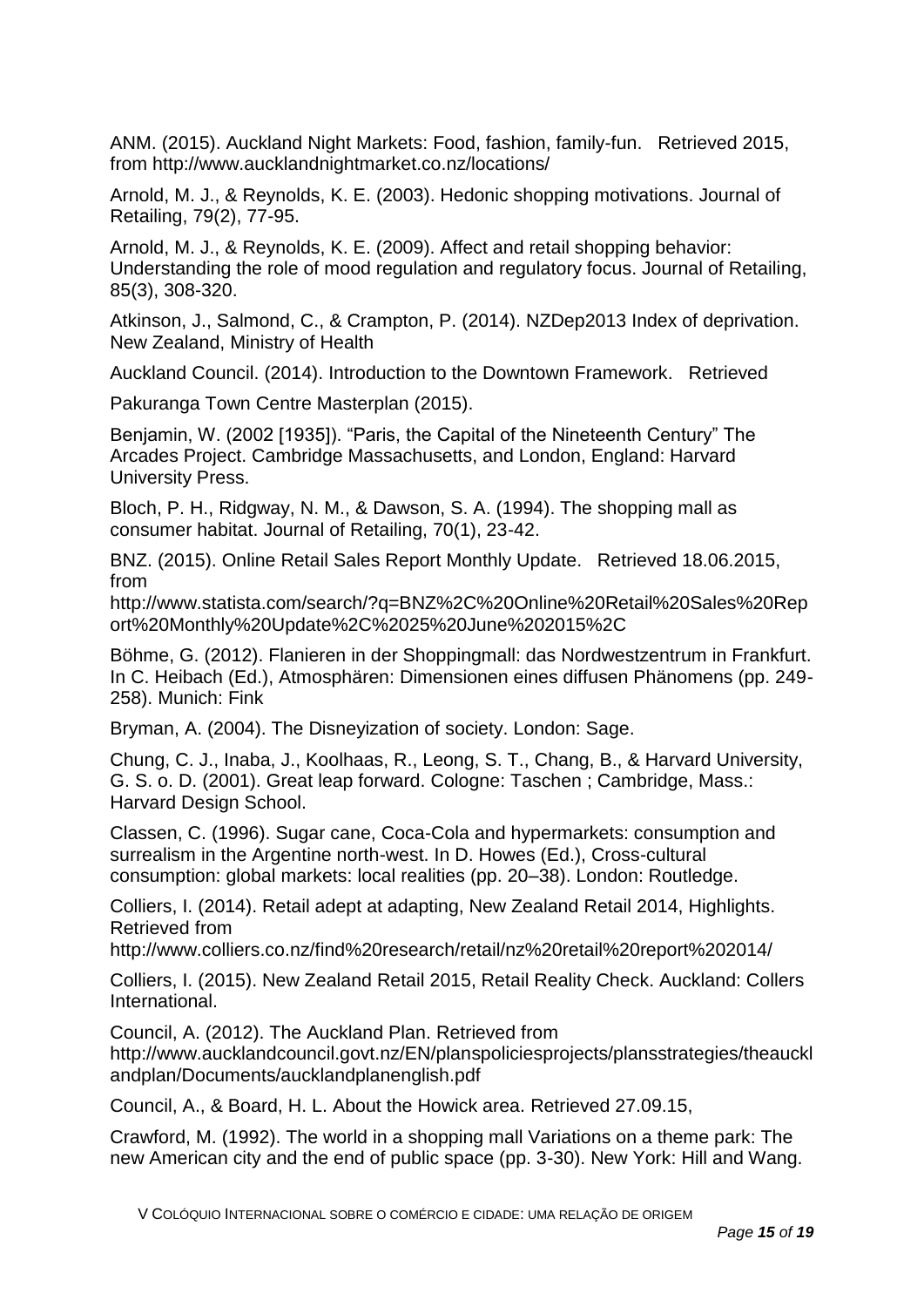Crewe, L. (2003). Geographies of retailing and consumption: markets in motion. Progress in Human Geography, 27(3), 352-362.

Crossley, J. (2009). Westfield wins council approval for Newmarket expansion National Business Review (Tuesday June 16).

Debord, G. (1994). The Society of the Spectacle. New York: Zone Books.

Dehaene, M., & De Cauter, L. (2008). Heterotopia in a postcivil society. In M. Dehaene & L. De Cauter (Eds.), Heterotopia and the city: public space in a postcivil society (pp. 3-9). New York: Routledge.

Dovey, K. (1999). Framing Places: Mediating power in built form. New York: Routledge.

Dunham-Jones, E. a. J. W. (2011). Retrofitting Suburbia: Urban Design Solutions for Redesigning Suburbs: John Wiley & Sons.

Economist [The], D. T. (2015). The world's most 'lievable' cities.

El Hedhli, K., Chebat, J.-C., & Sirgy, M. J. (2013). Shopping well-being at the mall: Construct, antecedents, and consequences. Journal of Business Research, 66(7 July), 856–863.

eMarketer. (2015). Worldwide Retail Ecommerce Sales: eMarketer's Estimates and Forecast, 2013-2018.

Fairgray, S. (2013). Auckland Retail Economic Evidence Base. Retrieved from www.aucklandcouncil.govt.nz/.../tr2013046aucklandretaileconomicevidencebase

Feinberg, R. A., & Meoli, J. (1991). A brief history of the mall. Advances in consumer research, 18(1), 426–427.

Foucault, M. (2008). Of other spaces (1967). In M. Dehaene & L. De Cauter (Eds.), Heterotopia and the city (pp. 13-29). New York: Routledge.

Gibbs, R. J. (2012). Principles of Urban Retail Planning and Development: John Wiley & Sons.

Gibson, A. (2014, 22 July). Singapore buys into NZ malls, NZ Herald.

Gibson, A. (2015a). Auckland's Lynn Mall expansion gets under way, New Zealand Herald.

Gibson, A. (2015b). Australians to sell four NZ Westfield malls, NZ Herald. Retrieved from

Gibson, A. (2015c, Wednesday Oct 14, 2015). Sylvia Park \$200m expansion unveiled, New Zealand Herald.

Giddens, A. (1991). Modernity and self-identity: Self and society in the late modern age: Stanford University Press.

Goss, J. (1993). The "magic of the mall": an analysis of form, function, and meaning in the contemporary retail built environment. Annals of the Association of American Geographers, 83(1), 18-47.

Group, S. (2015). 2014 Full Year Results. Retrieved from http://2amoob1qhep81coj5547cdmv.wpengine.netdna-cdn.com/wpcontent/uploads/2015/02/SCG-results-presentation-FINAL.pdf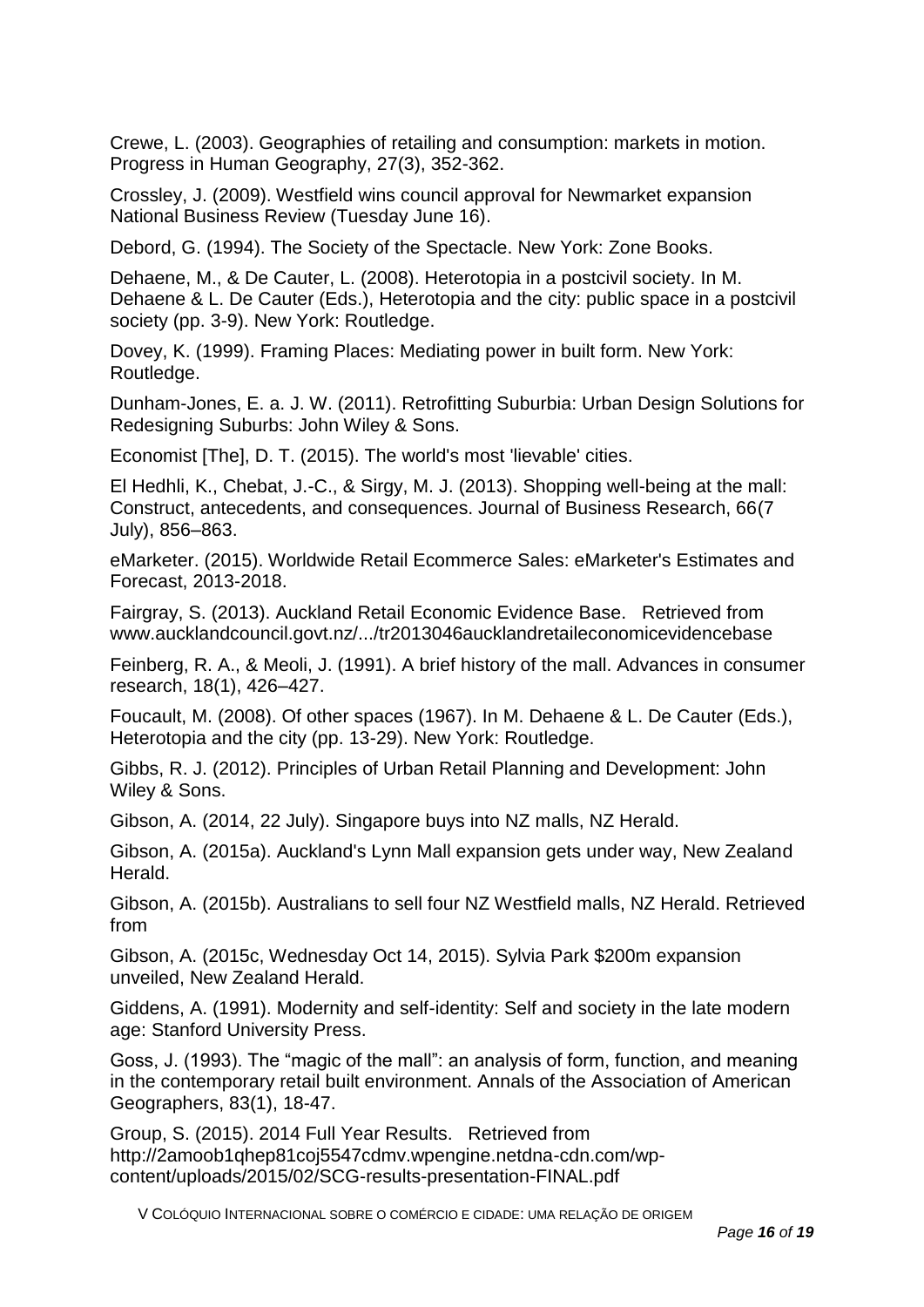Harvey, D. (2006). The political economy of public space. In N. Smith & S. Low (Eds.), The politics of public space (pp. 17-34). New York: Routledge.

Jameson, F. (1984). Postmodernism, or the cultural logic of late capitalism. New left review, 146 (July/August), 53-92.

Jansson, A. (2002). The mediatisation of consumption. Journal of Consumer Culture, 2(1), 5-31.

Johnson, L. (2014). This Innovation Lab Is Designing the Mall of the Future Food court delivery and shoppable screens. Adweek, November 20

Kang, J., & Cuff, D. (2005). Pervasive computing: embedding the public sphere. Wash. & Lee L. Rev., 62, 93-146.

Kiwi Property. (2015a,b). Mall Fit, Mums with Bubs. Retrieved 23/07/2015, from http://www.sylviapark.org/mall-fit

Koolhaas, R. (2001). 'Junkspace'. In C. J. Chung, J. Inaba, R. Koolhaas, S. T. Leong & B. Chang (Eds.), The Harvard Guide to Shopping (pp. 958–971). Cologne, Cambridge, Mass.: Taschen, Harvard Design School.

Ltd, M. E. (2008). Auckland City and Auckland Region's Emerging Retail Trends and Future Retail Needs Assessment. . In Knowledge Auckland. Retrieved from www.itsmybackyard.co.nz/resources/research-retailresearchreport.pdf

Manfredini, M., & Hills, A. (In print). Auckland public space and the evolution of the integrated enclosures of spectacle and consumption. In L. Bravo (Ed.), Intersections. Florence: The University of Florence Press.

Manfredini, M., Jenner, R., & Litterick, P. (2015). New technologies, social media and spatial representations: Auckland's public space of spectacle and consumption. Paper presented at the Applied Collaboration, 8th International Conference and Exhibition of the Association of Architecture Schools of Australasia, Christchurch.

Manfredini, M., Yuen, G., Fung, K., & Wu, S. (2012. The City of Phantasmagorias Spatial Issues in Macau's Urban Landscape of Spectacle and Consumption. Paper presented at the The Production of Place, University of East London, Docklands Campus. Retrieved from http://www.tpop2012.co.uk/wpcontent/uploads/2013/01/tpop2012\_The-City-of-Phantasmagorias.pdf

Matt, L. (2015). Downtown Agreement sorted Transportblog.co.nz.

Mercer. (2015). 2015 Quality of living survey. Retrieved 4 April 2015, 2015, from http://www.uk.mercer.com/newsroom/2015-quality-of-living-survey.html

Miles, S. (2010). Spaces for consumption: pleasure and placelessness in the postindustrial city. Los Angeles: SAGE Publications.

Moin, D. (2014). Digital kiosks fuse in-store and online shopping. WWD, Retail news, Marketing and consumer behavior

New Zealand Immigration. (2015). Balanced lifestyle. Retrieved from https://www.newzealandnow.govt.nz/why-choose-nz/balanced-lifestyle

Ng, C. F. (2003). Satisfying shoppers' psychological needs: from public market to cybermall. Journal of Environmental Psychology, 23 (4), 439–455.

Nielsen. (2015). New Zealand Multi-screen Report.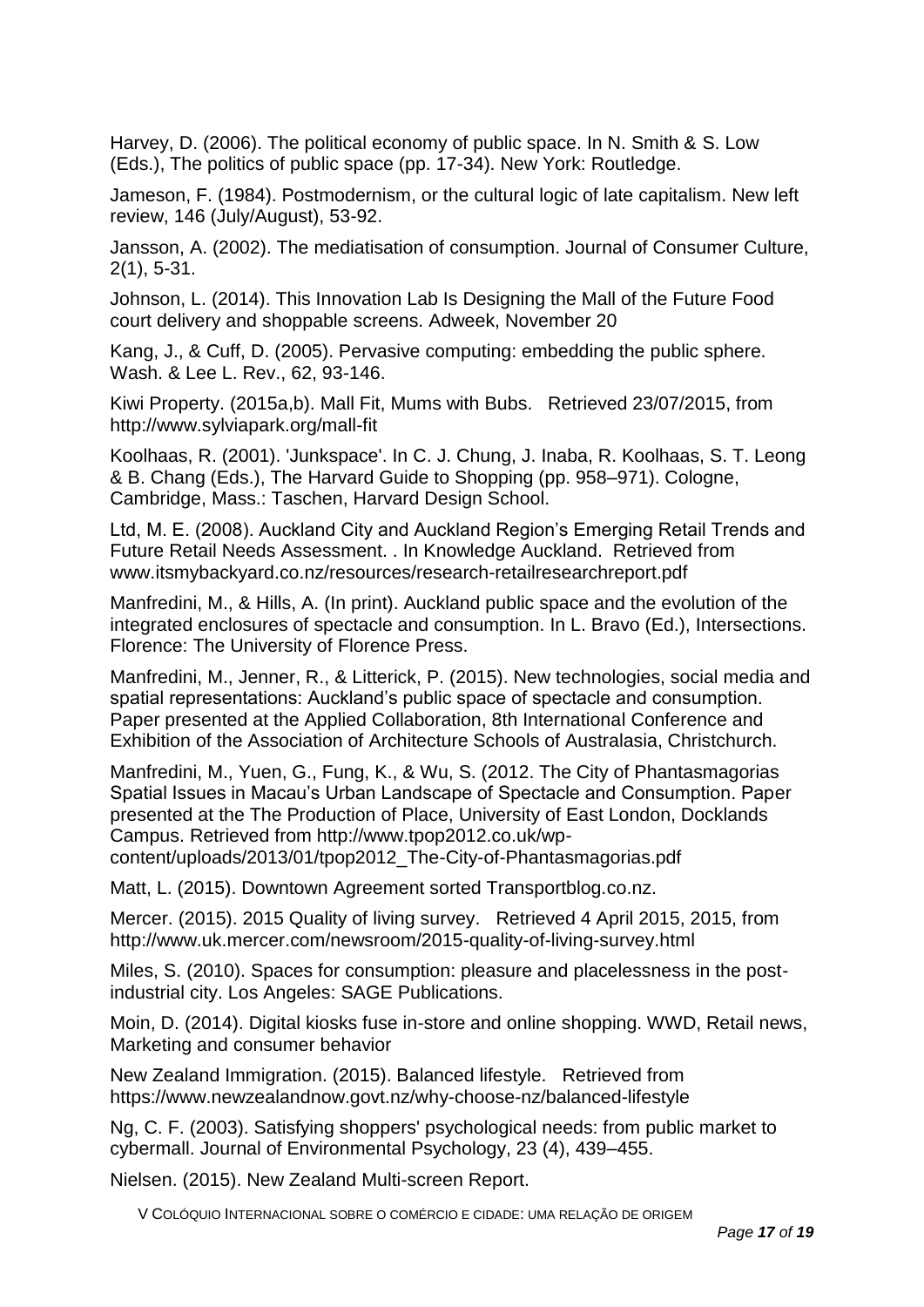NZH. (2010, Wednesday 17 November). St Lukes mall expansion approved, New Zealand Herald.

OECD. (2014). Education at a Glance 2014: OECD Indicators.

Richards, G., & Palmer, R. (2012). Eventful cities: Routledge.

Rigby, D. (2011). The future of shopping. Harvard Business Review, 89(12), 65-76.

Ritzer, G. (1999). Enchanting a Disenchanted World: Revolutionizing the Means of Consumption. London: Pine Forge Press.

Ritzer, G. (2013). Prosumption: Evolution, revolution, or eternal return of the same? Journal of Consumer Culture, 1469540513509641.

Ritzer, G., Dean, P., & Jurgenson, N. (2012). The coming of age of the prosumer. American Behavioral Scientist, 56(4), 379-398.

Rothman, H. (2002). Neon metropolis: How Las Vegas started the twenty-first century. New York: Routledge.

Sacco, P. L. (2011). Culture 3.0: A new perspective for the EU 2014-2020 structural funds programming.

Schwartz, R., & Hochman, N. (2014). The Social Media Life of Public Spaces: Reading Places Through the Lens of Geo-Tagged Data. In R. Wilken & G. Goggin (Eds.), Locative Media. New York: Routledge.

Sennett, R. (1977). The fall of the public man. New York : : Knopf.

Shane, D. G. (2005). Recombinant urbanism: conceptual modeling in architecture, urban design, and city theory: Wiley Chichester.

Simmel, G. (2002 [1903]). The Metropolis and Mental Life. In G. B. a. S. Watson (Ed.), The Blackwell City Reader. Oxford and Malden, MA: Wiley-Blackwell.

Slater, D., & Tonkiss, F. (2001). Market society. Cambridge: Polity Press.

Social and Economic Research, I. a. M. U., Auckland Council. (2014). Auckland Profile - Initial results from the 2013 Census. Retrieved

Soukup, C. (2012). The Postmodern Ethnographic Flaneur and the Study of HyperMediated Everyday Life. Journal of Contemporary Ethnography, 42(2), 226– 254.

Southworth, M. (2005). Reinventing main street: From mall to townscape mall. Journal of Urban Design, 10(2), 151-170.

Spoonley, P., & Meares, C. L. (2011). Laissez-Faire Multiculturalism and Relational Embeddedness: Ethnic Precincts in Auckland. Cosmopolitan Civil Societies: An Interdisciplinary Journal, 3(1), 42-64.

Stikker, M. (2013). Public Domain 4.0. In D. Hemment, Thompson, B., de Vicente, J.L., Cooper, R (Ed.), Digital Public Space. Manchester: Future Everything.

Sullivan, F. a. (2012). Australian and New Zealand online shopping market and digital insights An executive overview Retrieved from

https://www.yumpu.com/en/document/view/39018756/the-rapid-growth-of-onlineshopping-is-driving-structural-pwc